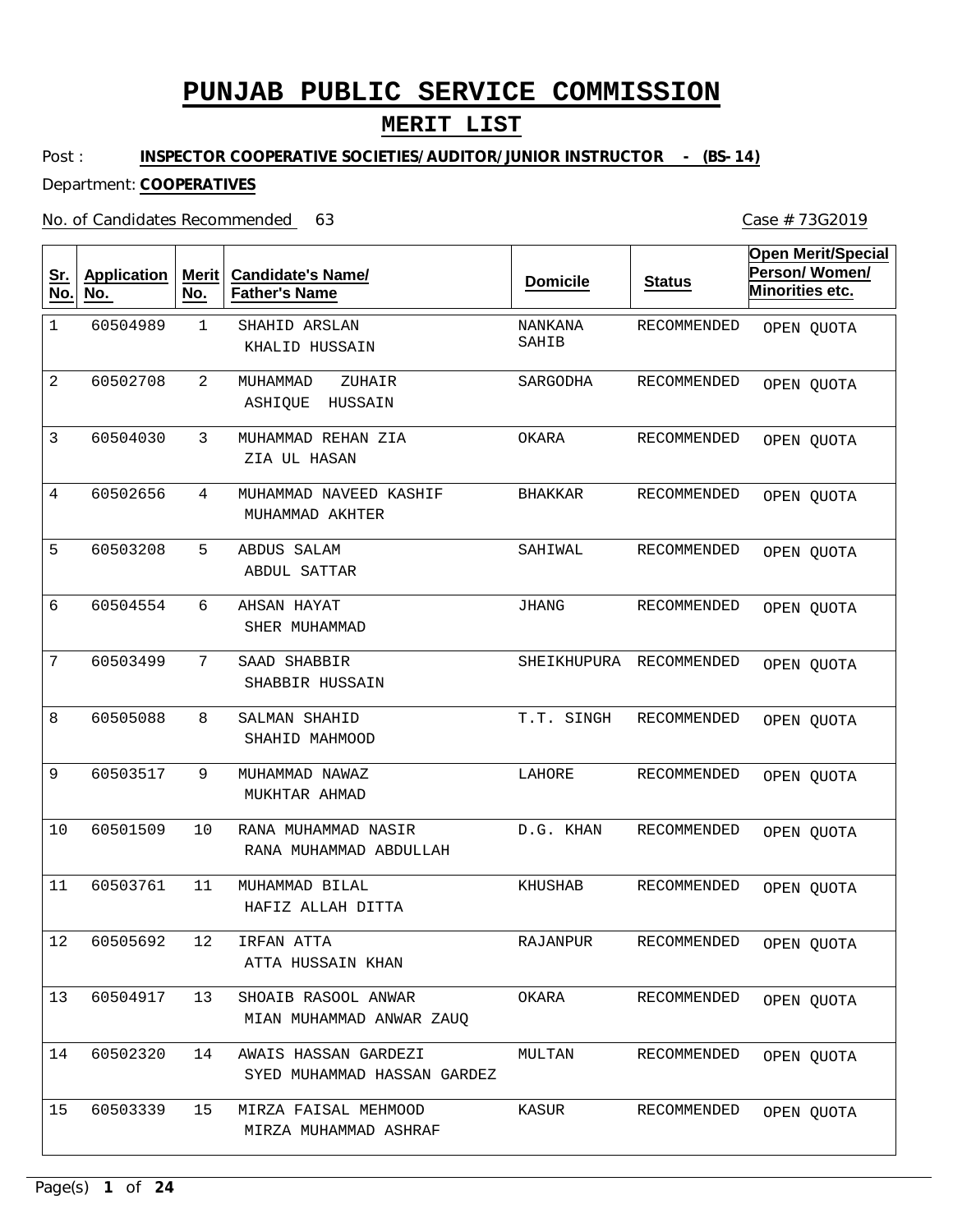## **MERIT LIST**

Case # 73G2019

Post : **INSPECTOR COOPERATIVE SOCIETIES/AUDITOR/JUNIOR INSTRUCTOR - (BS-14)**

#### Department: **COOPERATIVES**

#### No. of Candidates Recommended

| <u>Sr.</u><br>No. | <b>Application</b><br>No. | <b>Merit</b><br>No. | <b>Candidate's Name/</b><br><b>Father's Name</b> | <b>Domicile</b> | <b>Status</b> | <b>Open Merit/Special</b><br>Person/Women/<br>Minorities etc. |
|-------------------|---------------------------|---------------------|--------------------------------------------------|-----------------|---------------|---------------------------------------------------------------|
| 16                | 60506957                  | 16                  | TANVEER QAISER<br>RAB NAWAZ                      | KHUSHAB         | RECOMMENDED   | OPEN QUOTA                                                    |
| 17                | 60507007                  | 17                  | MUHAMMAD HASNAT ULLAH SINDHU<br>MUHAMMAD YASEEN  | SAHIWAL         | RECOMMENDED   | OPEN QUOTA                                                    |
| 18                | 60507415                  | 18                  | RAMEEZ WARIS<br>WARIS ALI                        | FAISALABAD      | RECOMMENDED   | OPEN QUOTA                                                    |
| 19                | 60502193                  | 19                  | ABBAS SHARAFAT ALI<br>SHARAFAT ALI               | SARGODHA        | RECOMMENDED   | OPEN QUOTA                                                    |
| 20                | 60502380                  | 20                  | MUHAMMAD ADNAN KHAN<br>MUHAMMAD MUNAWAR HUSSAIN  | SARGODHA        | RECOMMENDED   | OPEN QUOTA                                                    |
| 21                | 60501093                  | 21                  | MUHAMMAD KAMRAN<br>MUHAMMAD HANEEF               | <b>JHANG</b>    | RECOMMENDED   | OPEN QUOTA                                                    |
| 22                | 60507309                  | 22                  | JAHANGIR BADER<br>MUHAMMAD MANSHA                | GUJRANWALA      | RECOMMENDED   | OPEN QUOTA                                                    |
| 23                | 60502875                  | 23                  | ZAKAR RAHEEM<br>RAHEEM BUKHSH                    | PAKPATTAN       | RECOMMENDED   | OPEN QUOTA                                                    |
| 24                | 60500650                  | 24                  | MOAZ AHMAD<br>ZULFIQAR AHMAD                     | FAISALABAD      | RECOMMENDED   | OPEN QUOTA                                                    |
| 25                | 60501748                  | 25                  | MUHAMMAD ARSLAN AZMAT<br>AZMAT ALI               | FAISALABAD      | RECOMMENDED   | OPEN QUOTA                                                    |
| 26                | 60500596                  | 26                  | ABAID ULLAH<br>AMMAN ULLAH                       | GUJRANWALA      | RECOMMENDED   | OPEN QUOTA                                                    |
| 27                | 60501674                  | 27                  | ASIM NASEER<br>NASEER AHMED                      | SIALKOT         | RECOMMENDED   | OPEN QUOTA                                                    |
| 28                | 60501265                  | 28                  | <b>USMAN HASSAN</b><br>MUKHTAR AHMED             | M.B.DIN         | RECOMMENDED   | OPEN QUOTA                                                    |
| 29                | 60501455                  | 29                  | WAQAS SAIF<br>SAIF ULLAH                         | GUJRANWALA      | RECOMMENDED   | OPEN QUOTA                                                    |
| 30                | 60502562                  | 30                  | ZAHID KHAN<br>BAHADAR KHAN                       | MIANWALI        | RECOMMENDED   | OPEN QUOTA                                                    |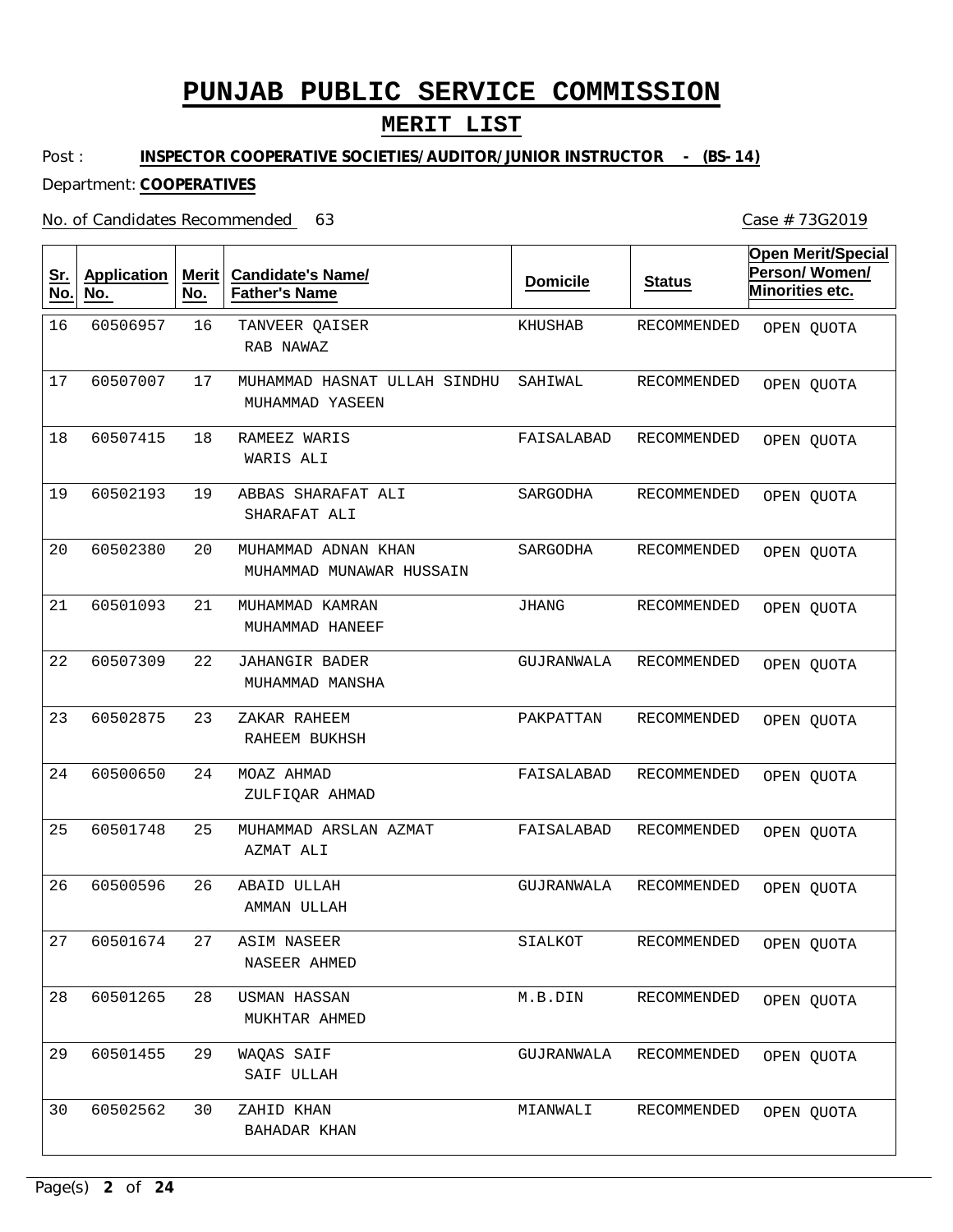## **MERIT LIST**

Post : **INSPECTOR COOPERATIVE SOCIETIES/AUDITOR/JUNIOR INSTRUCTOR - (BS-14)**

#### Department: **COOPERATIVES**

#### No. of Candidates Recommended

| <u>Sr.</u><br>No. | <b>Application</b><br>No. | <b>Merit</b><br>No. | <b>Candidate's Name/</b><br><b>Father's Name</b> | <b>Domicile</b>   | <b>Status</b>           | <b>Open Merit/Special</b><br>Person/Women/<br>Minorities etc. |
|-------------------|---------------------------|---------------------|--------------------------------------------------|-------------------|-------------------------|---------------------------------------------------------------|
| 31                | 60500853                  | 31                  | MUHAMMAD ADIL SHER<br>MALIK NOOR SHER            | SARGODHA          | RECOMMENDED             | OPEN QUOTA                                                    |
| 32                | 60504886                  | 32                  | WAJAHAT MUSTAFA<br><b>GHULAM MUSTAFA</b>         | SAHIWAL           | RECOMMENDED             | OPEN QUOTA                                                    |
| 33                | 60501062                  | 33                  | IMRAN HAIDER<br><b>GHULAM JAFFAR</b>             | SARGODHA          | RECOMMENDED             | OPEN QUOTA                                                    |
| 34                | 60506006                  | 34                  | WASIF ALI<br>MAQSOOD AHMAD                       | LAHORE            | RECOMMENDED             | OPEN QUOTA                                                    |
| 35                | 60507315                  | 35                  | KHALID MEHMOOD<br>IMAM BAKHSH                    | <b>BHAKKAR</b>    | RECOMMENDED             | OPEN QUOTA                                                    |
| 36                | 60504335                  | 36                  | MUHAMMAD AWAIS AMANAT<br>AMANAT ALI NASIR        | SHEIKHUPURA       | <b>RECOMMENDED</b>      | OPEN QUOTA                                                    |
| 37                | 60500531                  | 37                  | MUHAMMAD SALEEM<br>UMAR DRAZ                     | <b>JHANG</b>      | RECOMMENDED             | OPEN QUOTA                                                    |
| 38                | 60506350                  | 38                  | AHMAD SOHAIB<br>AHMAD SAEED                      | PAKPATTAN         | RECOMMENDED             | OPEN QUOTA                                                    |
| 39                | 60503790                  | 39                  | MOAZAM SHAHBAZ<br>MUHAMMAD SHAHBAZ               | OKARA             | RECOMMENDED             | OPEN QUOTA                                                    |
| 40                | 60502983                  | 40                  | MUHAMMAD ISMAIL<br>RAFIO AHMED                   | <b>BAHAWALPUR</b> | RECOMMENDED             | OPEN QUOTA                                                    |
| 41                | 60504910                  | 41                  | ALI AQASH<br>ARSHAD MEHMOOD                      | GUJRANWALA        | RECOMMENDED             | OPEN QUOTA                                                    |
| 42                | 60505627                  | 42                  | UZAIR AHMAD SAROYA<br>M AFZAL SAROYA             |                   | SHEIKHUPURA RECOMMENDED | OPEN QUOTA                                                    |
| 43                | 60501779                  | 43                  | HAMZA NAZIR AHMED BUTT<br>NAZIR AHMED BUTT       | SIALKOT           | RECOMMENDED             | OPEN QUOTA                                                    |
| 44                | 60505085                  | 44                  | AHMED AWAIS KHAWAJA<br>KH MAHFOOZ UL HANNAN      | LAHORE            | RECOMMENDED             | OPEN QUOTA                                                    |
| 45                | 60507339                  | 45                  | FARRUKH HAYAT<br>UMAR HAYAT                      | SARGODHA          | RECOMMENDED             | OPEN QUOTA                                                    |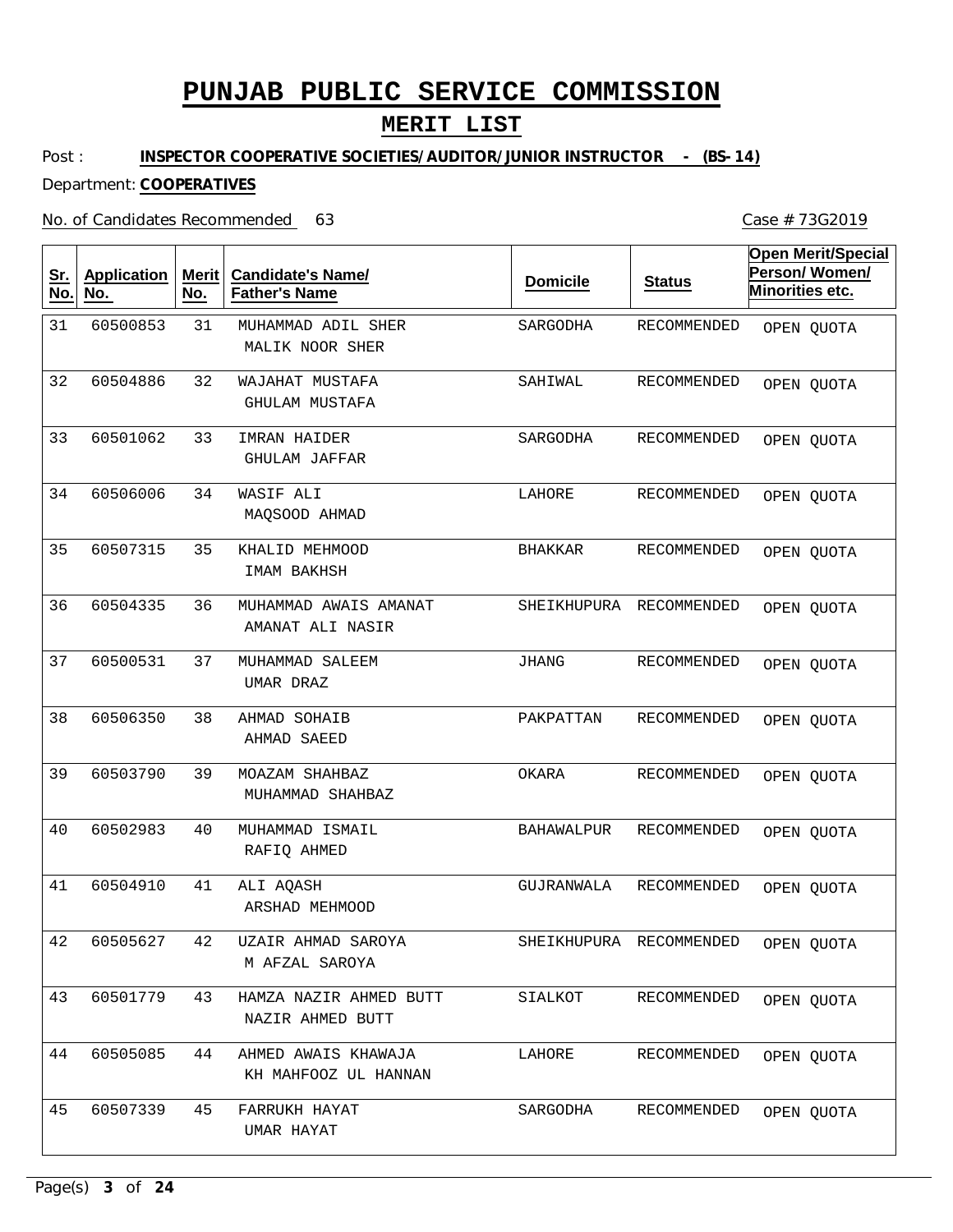### **MERIT LIST**

Post : **INSPECTOR COOPERATIVE SOCIETIES/AUDITOR/JUNIOR INSTRUCTOR - (BS-14)**

#### Department: **COOPERATIVES**

#### No. of Candidates Recommended

46 47 48 49 50 51 52 53 54 55 56 57 58 59 IHTASHAM ARSHAD QAIS ALI FARHAN KAUSAR ALI NAZIR MUHAMMAD MAZHAR JAMIL ZESHAN KHAN ZAID HASSAN YASIR IQBAL HAFIZ SHAH ABDULLAH ADIL MUHAMMAD UMAIZ SALEEM FARHAN HAIDER NABEEL IRSHAD ZEESHAN ALI SARDAR BAQIR ALI SAJID KHOSA (Additional Marks) MUHAMMAD ARSHAD ALLAH NAWAZ QAISRANI AMIR KAUSAR MUHAMMAD NAZIR JAMIL AHMAD BAJWA ABID MEHMOOD KHAN MUHAMMAD IKRAM MUHAMMAD IQBAL MUNIR HUSSAIN SHAH MIRZA MUHAMMAD SALEEM BAIG ALLAH WADHAIA IRSHAD AHMED KAURAY KHAN SARDAR NABI BUKHSH SAJID KHO 46 47 48 49 50 51 52 60501220 53 54 55 56 57 58 59 60500983 60506978 60506477 60501537 60505123 60500274 60505972 60502407 60502468 60504828 60504642 60501180 60500504 SIALKOT D.G. KHAN KHUSHAB HAFIZABAD FAISALABAD KASUR LAYYAH SARGODHA KHUSHAB SAHIWAL CHAKWAL KHANEWAL M. GARH D.G. KHAN RECOMMENDED RECOMMENDED RECOMMENDED RECOMMENDED RECOMMENDED RECOMMENDED RECOMMENDED RECOMMENDED RECOMMENDED RECOMMENDED RECOMMENDED RECOMMENDED RECOMMENDED RECOMMENDED **Sr. No. Application No. Merit No. Candidate's Name/ Father's Name Domicile Status Open Merit/Special Person/ Women/ Minorities etc.** OPEN QUOTA OPEN QUOTA OPEN QUOTA OPEN QUOTA OPEN QUOTA OPEN QUOTA OPEN QUOTA OPEN QUOTA OPEN QUOTA OPEN QUOTA OPEN QUOTA OPEN QUOTA OPEN QUOTA OPEN QUOTA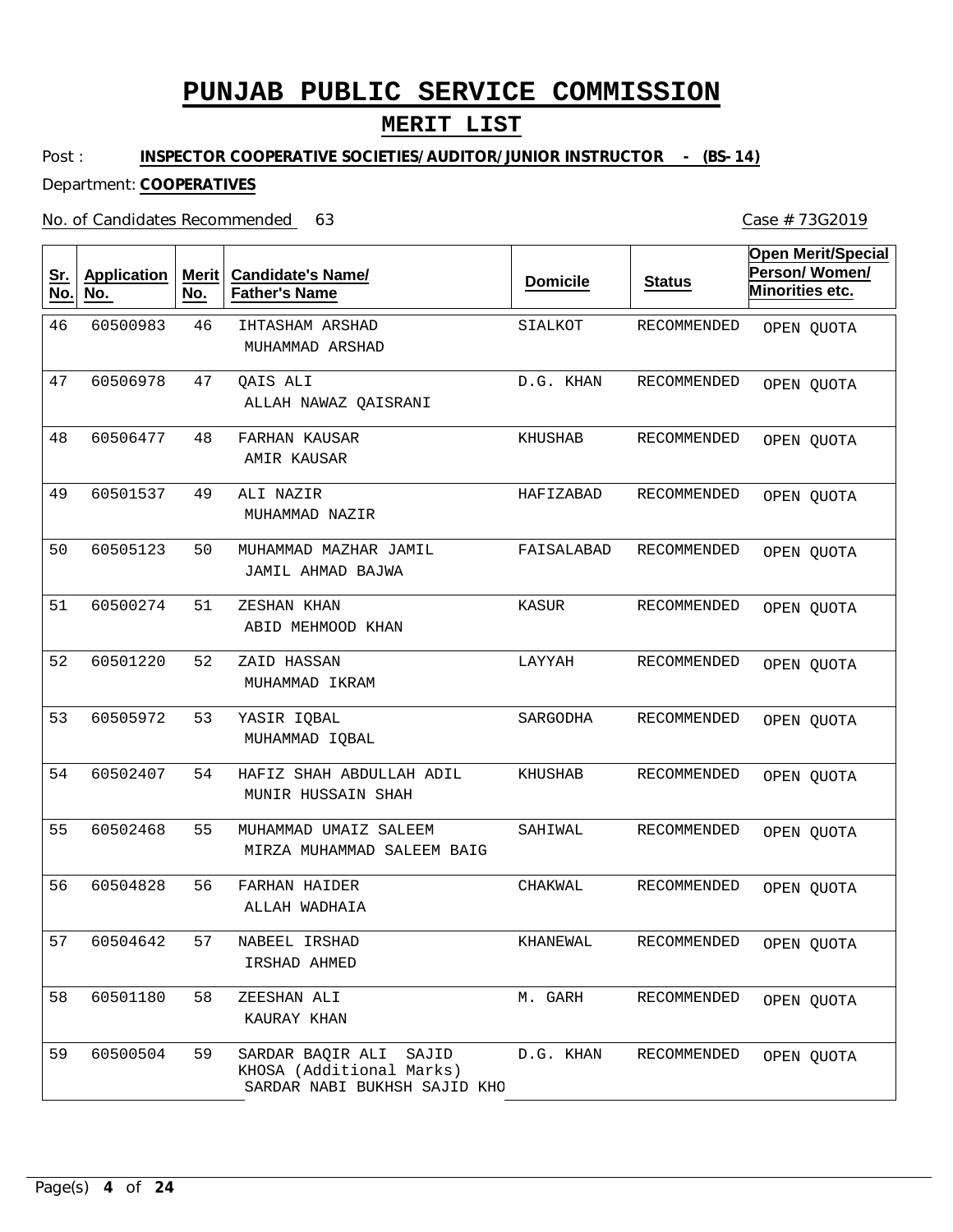## **MERIT LIST**

#### Post : **INSPECTOR COOPERATIVE SOCIETIES/AUDITOR/JUNIOR INSTRUCTOR - (BS-14)**

#### Department: **COOPERATIVES**

No. of Candidates Recommended

| <u>Sr.</u><br>No. | Application<br>No. | Merit <b>I</b><br>No. | <b>Candidate's Name/</b><br><b>Father's Name</b>                        | <b>Domicile</b> | <b>Status</b>      | <b>Open Merit/Special</b><br>Person/Women/<br>Minorities etc. |
|-------------------|--------------------|-----------------------|-------------------------------------------------------------------------|-----------------|--------------------|---------------------------------------------------------------|
| 60                | 60502110           | 83                    | YASIR HAYAT (Selected<br>against Special Persons<br>Ouota)<br>HAKIM ALI | KASUR           | RECOMMENDED        | SPECIAL<br>PERSON QUOTA                                       |
| 61                | 60501988           | 184                   | WAQAR MASIH (Selected<br>against Minorities Quota)<br>PATRIS MASIH      | LAHORE          | RECOMMENDED        | MINORITY<br><b>OUOTA</b>                                      |
| 62                | 60507589           | 210                   | WAOAS PATRAS (Selected<br>against Minorities Ouota)<br>PATRAS           | LAHORE          | RECOMMENDED        | MINORITY<br><b>OUOTA</b>                                      |
| 63                | 60504341           | 216                   | GULFAM MASIH (Selected<br>against Minorities Ouota)<br>HADAYT MASIH     | LAHORE          | <b>RECOMMENDED</b> | MINORITY<br><b>OUOTA</b>                                      |

| 1 | 60501026 | 60 | ZESHAN ALI<br>SAIN AHMAD                     | NAROWAL NOT RECOMMENDED |                 |
|---|----------|----|----------------------------------------------|-------------------------|-----------------|
| 2 | 60501111 | 61 | MUHAMMAD ASIM BHATTI<br>MUHAMMAD ASHRAF      | LAHORE NOT RECOMMENDED  |                 |
| 3 | 60500472 | 62 | SHAHBAZ ALI<br><b>ABDUL RASHEED</b>          | M. GARH                 | NOT RECOMMENDED |
| 4 | 60502554 | 63 | MUDASSAR ALI<br>AKBAR ALI                    | SIALKOT                 | NOT RECOMMENDED |
| 5 | 60501808 | 64 | MUHAMMAD SAEED<br>FALAK SHER                 | NANKANA<br>SAHIB        | NOT RECOMMENDED |
| 6 | 60504132 | 65 | MUHAMMAD ALI<br>MUHAMMAD YOUNIS              | BHAKKAR                 | NOT RECOMMENDED |
| 7 | 60505032 | 66 | MUHAMMAD AZMAT ALI<br>MUHAMMAD MUZAFFAR ALI  | BAHAWAL<br>NAGAR        | NOT RECOMMENDED |
| 8 | 60504124 | 67 | MUHAMMAD SULEMAN ANJUM<br><b>ANJUM SAEED</b> | SIALKOT NOT RECOMMENDED |                 |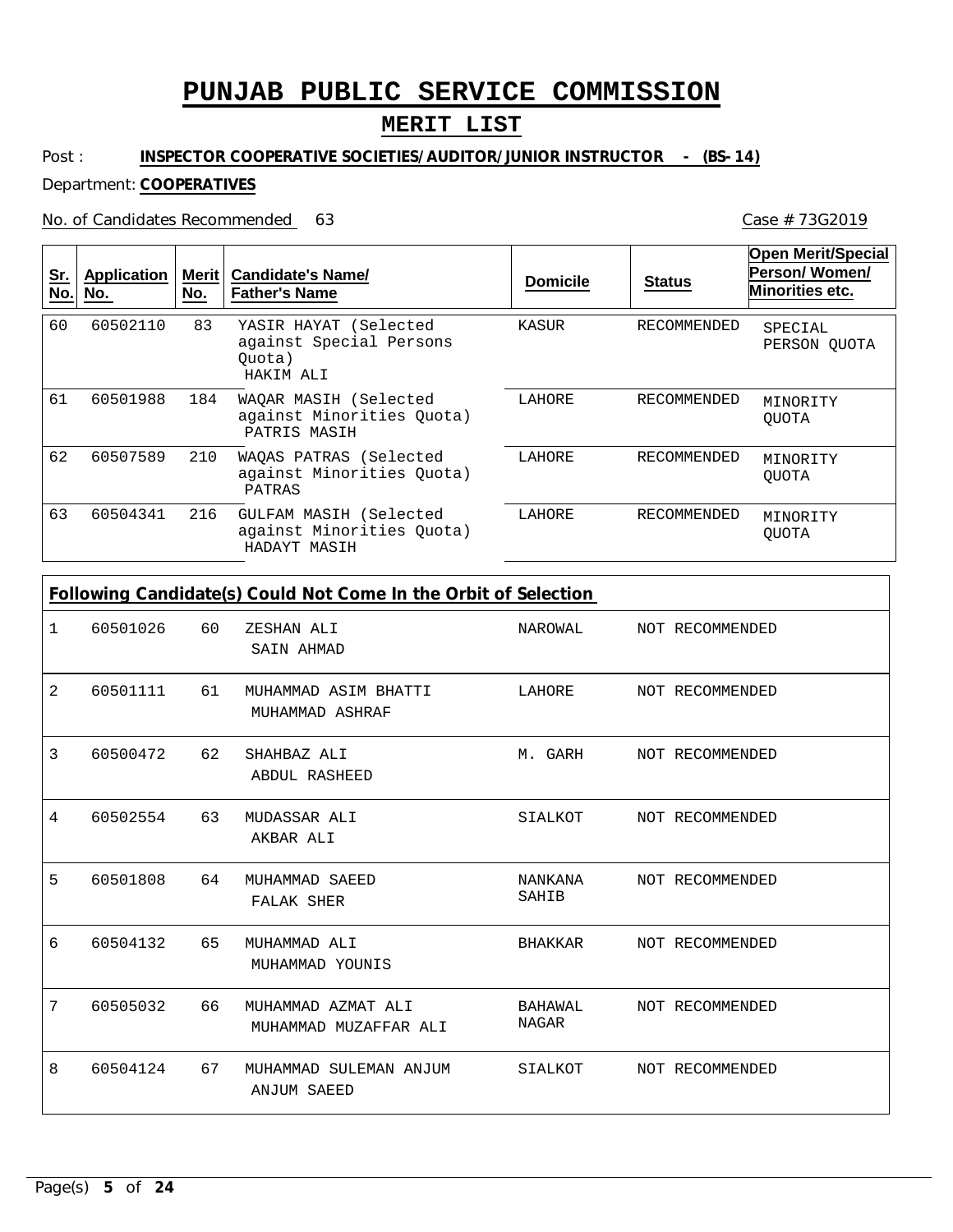### **MERIT LIST**

Post : **INSPECTOR COOPERATIVE SOCIETIES/AUDITOR/JUNIOR INSTRUCTOR - (BS-14)**

Department: **COOPERATIVES**

No. of Candidates Recommended

**Sr. No. Application No. Merit No. Candidate's Name/ Father's Name Domicile Status Open Merit/Special Person/ Women/ Minorities etc.** 68 69 70 71 72 73 74 75 76 77 78 79 BABAR IMRAN ZAHEER ABBAS HAMAD DILSHAD MUHAMMAD ABDULLAH HAMID ALI MUHAMMAD SADIQUE MOHAMMAD ANSAR MEHMOOD MUHAMMAD YASIN ADEEL IRSHAD MUSADIQ NAWAZ AAMIR SOHAIL AHSAN MASKEEN MEHRBAN ALI TARIQ GHULAM HUSSAIN DILSHAD ALI MOIN UD DIN MUHAMMAD ALI MUHAMMAD SALEEM MUHAMMAD ANWAR MUHAMMAD ALI IRSHAD AHMED RAB NAWAZ MUHAMMAD ISMAIL MASKEEN ALI 9 10 11 12 13 14 15 16 17 18 19 20 60502347 60503553 60500709 60503011 60506106 60502622 60501848 60501909 60504522 60503826 60502769 60508099 JHANG M.B.DIN NANKANA SAHIB MULTAN MULTAN BAHAWAL NAGAR KASUR OKARA KHANEWAL RAJANPUR R.Y. KHAN SIALKOT NOT RECOMMENDED NOT RECOMMENDED NOT RECOMMENDED NOT RECOMMENDED NOT RECOMMENDED NOT RECOMMENDED NOT RECOMMENDED NOT RECOMMENDED NOT RECOMMENDED NOT RECOMMENDED NOT RECOMMENDED NOT RECOMMENDED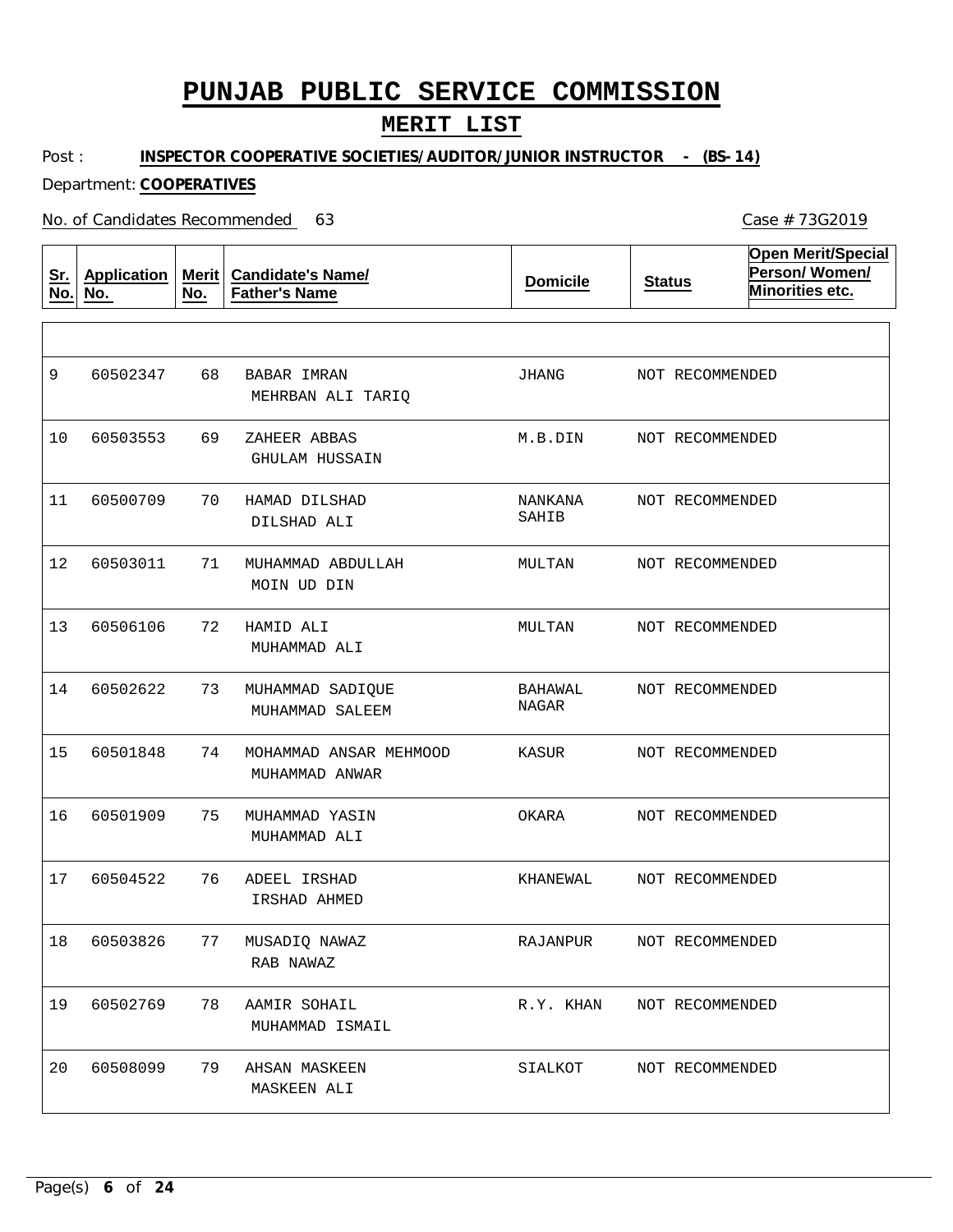### **MERIT LIST**

Post : **INSPECTOR COOPERATIVE SOCIETIES/AUDITOR/JUNIOR INSTRUCTOR - (BS-14)**

Department: **COOPERATIVES**

No. of Candidates Recommended

**Sr. No. Application No. Merit No. Candidate's Name/ Father's Name Domicile Status Open Merit/Special Person/ Women/ Minorities etc.** 80 81 82 84 85 86 87 88 89 90 91 92 MUHAMMAD YOUSUF RAMEEZ RAJA MUGHEES-U-REHMAN IRFAN ALI MUHAMMAD ARBAB ALI MUHAMMAD ZEESHAN JAN MUHAMMAD MUHAMMAD BILAL MUHAMMAD ABU BAKAR WAQAS AHSAN MUHAMMAD ARSLAN RAMZAN AMJAD ALI SULTAN KHAN ABDUL RASHEED ABDUL RUB MUHAMMAD ASHRAF MUHAMMAD AZEEM MUHAMMAD AKRAM MUHAMMAD ALI MUNAWAR HUSSAIN MUHAMMAD YOUNIS NIAMAT ALI MUHAMMAD RAMZAN SHAHID MALIK MUHAMMAD ALI 21 22 60504656 23 24 25 26 27 28 29 30 31 32 60506351 60502002 60504888 60502650 60507538 60502648 60501038 60500516 60504070 60502541 60506466 JHANG D.G. KHAN KHANEWAL SHEIKHUPURA NOT RECOMMENDED R.Y. KHAN KHUSHAB RAJANPUR M.B.DIN R.Y. KHAN SHEIKHUPURA NOT RECOMMENDED KASUR LODHRAN NOT RECOMMENDED NOT RECOMMENDED NOT RECOMMENDED NOT RECOMMENDED NOT RECOMMENDED NOT RECOMMENDED NOT RECOMMENDED NOT RECOMMENDED NOT RECOMMENDED NOT RECOMMENDED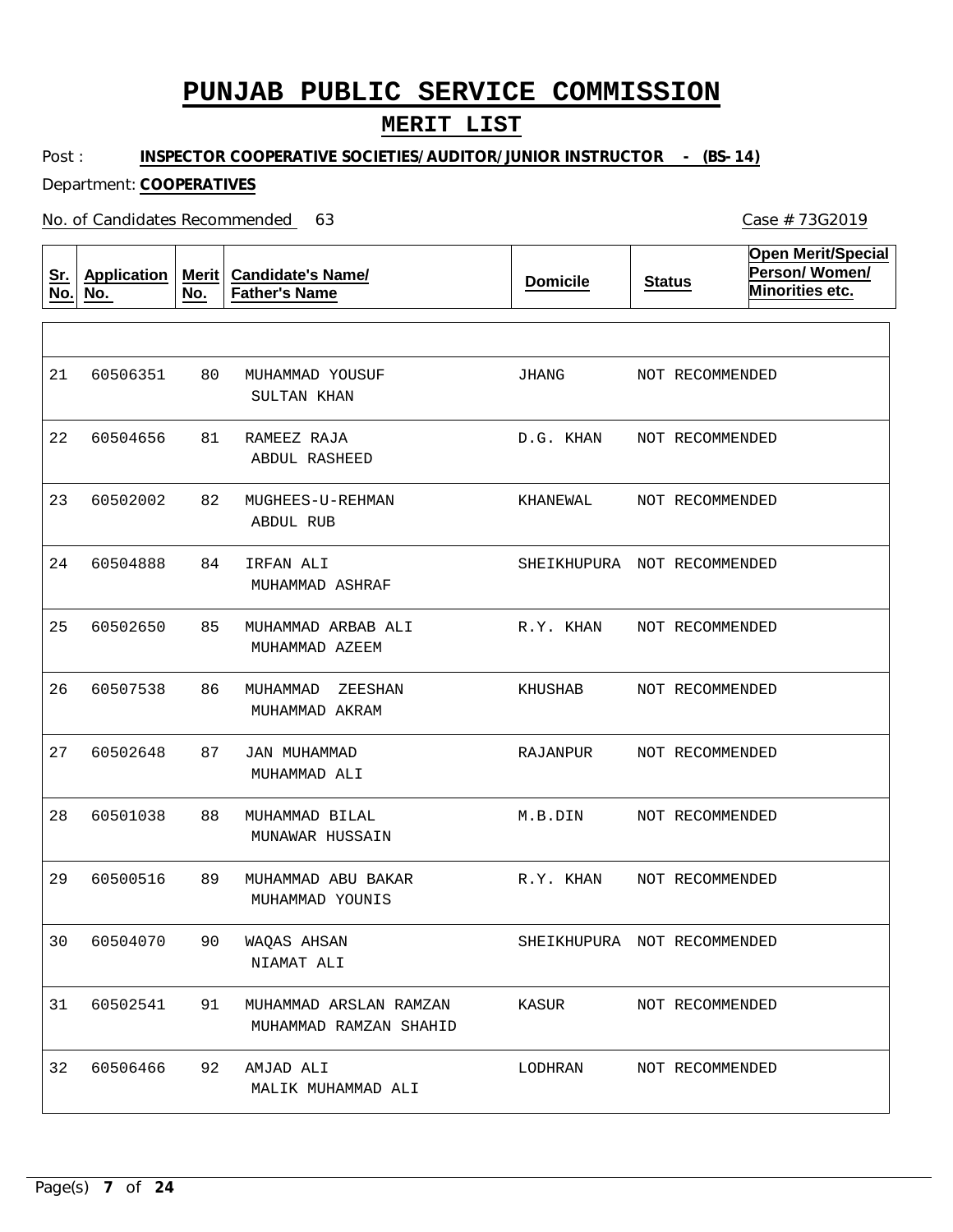### **MERIT LIST**

Post : **INSPECTOR COOPERATIVE SOCIETIES/AUDITOR/JUNIOR INSTRUCTOR - (BS-14)**

Department: **COOPERATIVES**

No. of Candidates Recommended

**Sr. No. Application No. Merit No. Candidate's Name/ Father's Name Domicile Status Open Merit/Special Person/ Women/ Minorities etc.** 93 94 95 96 97 98 99 100 AHTESHAM AKHTAR 101 NOMAN TAHIR 102 HAFIZ ASIF SAFDAR 103 104 MUHAMMAD ANUS HAYAT KHAN AZHAR ABBAS MUHAMMAD BILAL GHULAM JILANI NASRULLAH HABIB SALAH UD DIN MUHAMMAD USMAN SAQIB ALI SHAHROOZ AKHTER AWAN SHOUKAT HAYAT KHAN RAI ABBAS ALI ABDUL MAJEED GHULAM RABBANI MUHAMMAD HABIB SHAHAB UD DIN RANA MEHBOOB ALI AKHTAR ALI MANZOOR AHMAD SAFDAR ALI NIAMAT ALI AKHTER ALI AWAN 33 34 35 36 37 38 39 40 41 42 43 44 60501442 60505659 60500335 60505573 60502687 60502087 60505062 60500142 60504258 60502091 60501353 60504192 ATTOCK NANKANA SAHIB T.T. SINGH NANKANA SAHIB PAKPATTAN RAJANPUR SHEIKHUPURA NOT RECOMMENDED SHEIKHUPURA NOT RECOMMENDED BAHAWAL NAGAR LAHORE GUJRANWALA SHEIKHUPURA NOT RECOMMENDEDNOT RECOMMENDED NOT RECOMMENDED NOT RECOMMENDED NOT RECOMMENDED NOT RECOMMENDED NOT RECOMMENDED NOT RECOMMENDED NOT RECOMMENDED NOT RECOMMENDED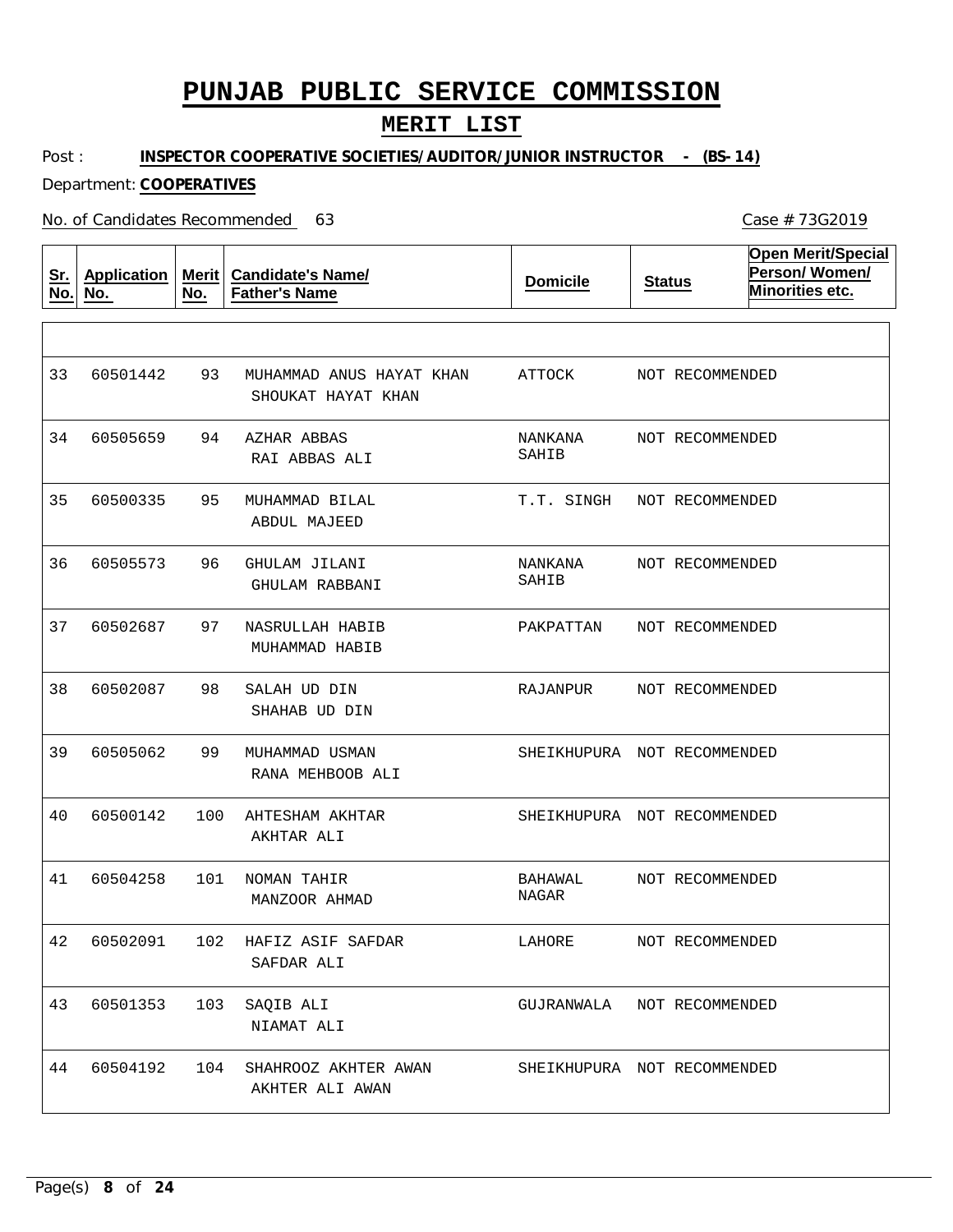### **MERIT LIST**

Post : **INSPECTOR COOPERATIVE SOCIETIES/AUDITOR/JUNIOR INSTRUCTOR - (BS-14)**

Department: **COOPERATIVES**

No. of Candidates Recommended

**Sr. No. Application No. Merit No. Candidate's Name/ Father's Name Domicile Status Open Merit/Special Person/ Women/ Minorities etc.** 105 106 AMMAR YASAR 107 108 MUHAMMAD AAMIR RAUF 109 MUHAMMAD ALI 110 MUHAMMAD AWAIS ALAM 111 MUHAMMAD ADNAN ZAFAR 112 113 MUHAMMAD WASIF 114 BILAL RIAZ 115 FAISAL SHABBIR 116 MUHAMMAD IFTIKHAR SAEED ALI ZAHID ZAMIR SYED ALI AUN MUHAMMAD HAIDER NAQVI MUHAMMAD SADIQ MUHAMMAD SADIQ ZAMIR AHMED ABDUL RAUF FIAZ AHMAD ALAM SHER MUHAMMAD ZAFAR KHAN SYED SARFRAZ HAIDER SHABBIR AHMAD RIAZ AHMED MUHAMMAD SHABBIR MUHAMMAD AMIN 45 46 47 48 49 50 51 52 53 54 55 56 60504691 60501605 60501182 60504590 60504853 60500069 60501894 60500050 60500608 60505121 60505294 60504786 GUJRANWALA HAFIZABAD M. GARH RAJANPUR FAISALABAD NOT RECOMMENDED SAHIWAL JHANG LAHORE LODHRAN HAFIZABAD BAHAWAL NAGAR KASUR NOT RECOMMENDED NOT RECOMMENDED NOT RECOMMENDED NOT RECOMMENDED NOT RECOMMENDED NOT RECOMMENDED NOT RECOMMENDED NOT RECOMMENDED NOT RECOMMENDED NOT RECOMMENDED NOT RECOMMENDED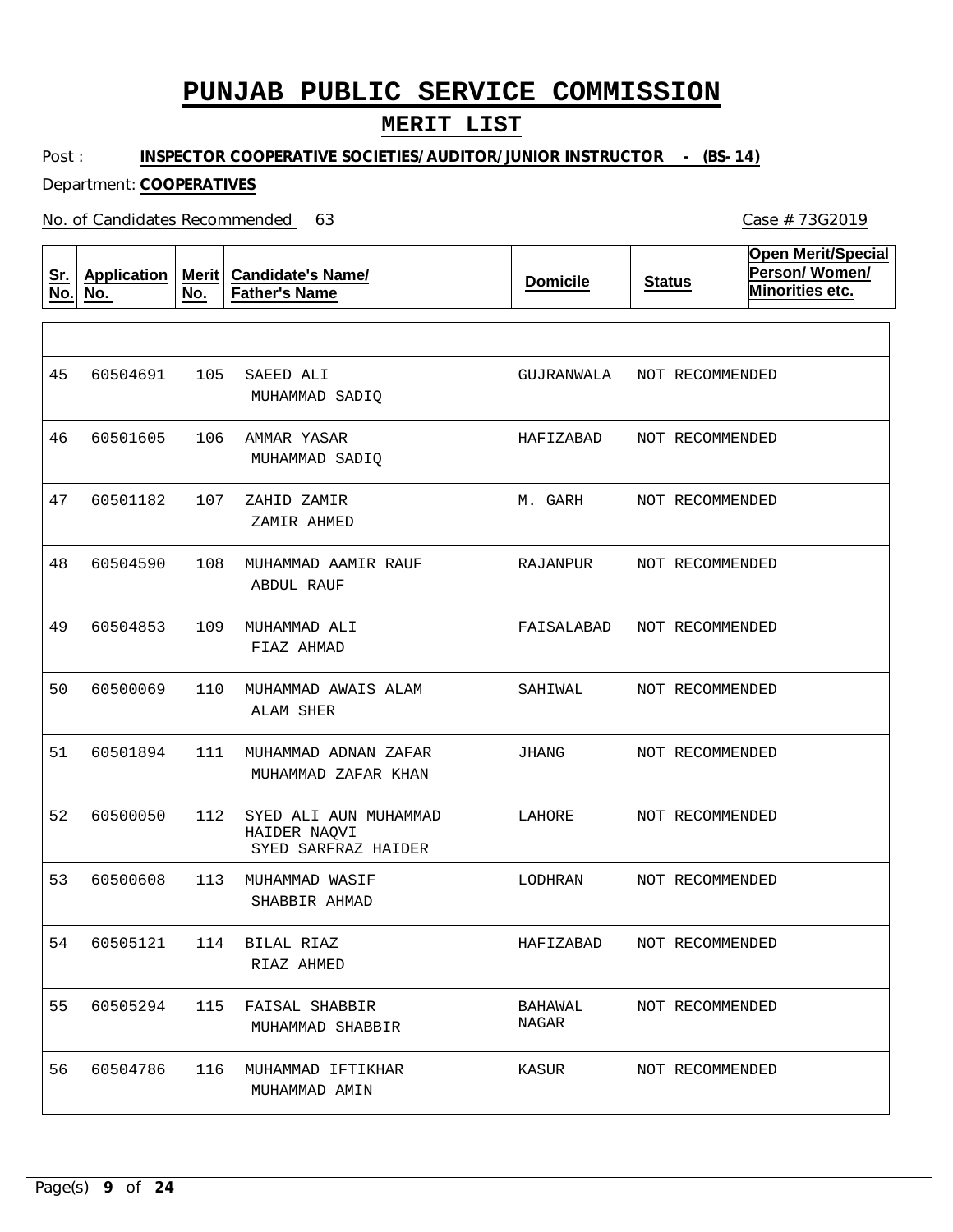### **MERIT LIST**

Post : **INSPECTOR COOPERATIVE SOCIETIES/AUDITOR/JUNIOR INSTRUCTOR - (BS-14)**

Department: **COOPERATIVES**

No. of Candidates Recommended

**Sr. No. Application No. Merit No. Candidate's Name/ Father's Name Domicile Status Open Merit/Special Person/ Women/ Minorities etc.** 117 MUHAMMAD AWAIS TASADDAQ 118 FARRUKH MUSHTAQ 119 MUHAMMAD KAMRAN NASRULLAH 120 HASEEB UR REHMAN 121 MUHAMMAD MOHSIN KHAN NIAZI MIANWALI 122 WAQAR AHMAD KHAN 123 124 MUHAMMAD ABUZAR 125 ABDUL REHMAN 126 MUHAMMAD SAGHEER 127 MOHSIN ALI 128 FARAN QAMAR REHAN SOHAIL IJAZ TASADDAQ HUSSAIN MUSHTAQ AHMAD MUHAMMAD NASRULLAH ABD UR REHMAN MUHAMMAD AZEEM KHAN ALAM SHER KHAN MUHAMMAD IJAZ HAZOOR BUX MUHAMMAD AFZAL ALLAH BAKSH NIAZ AHMAD QAMAR ILYAS 57 58 60504614 59 60 61 62 63 64 65 66 67 68 60505857 60500521 60504503 60501077 60504867 60503185 60502251 60503156 60507495 60500723 60501440 LAHORE LODHRAN SHEIKHUPURA NOT RECOMMENDED FAISALABAD SAHTWAL. GUJRANWALA M. GARH MULTAN MULTAN LAHORE GUJRANWALA NOT RECOMMENDEDNOT RECOMMENDED NOT RECOMMENDED NOT RECOMMENDED NOT RECOMMENDED NOT RECOMMENDED NOT RECOMMENDED NOT RECOMMENDED NOT RECOMMENDED NOT RECOMMENDED NOT RECOMMENDED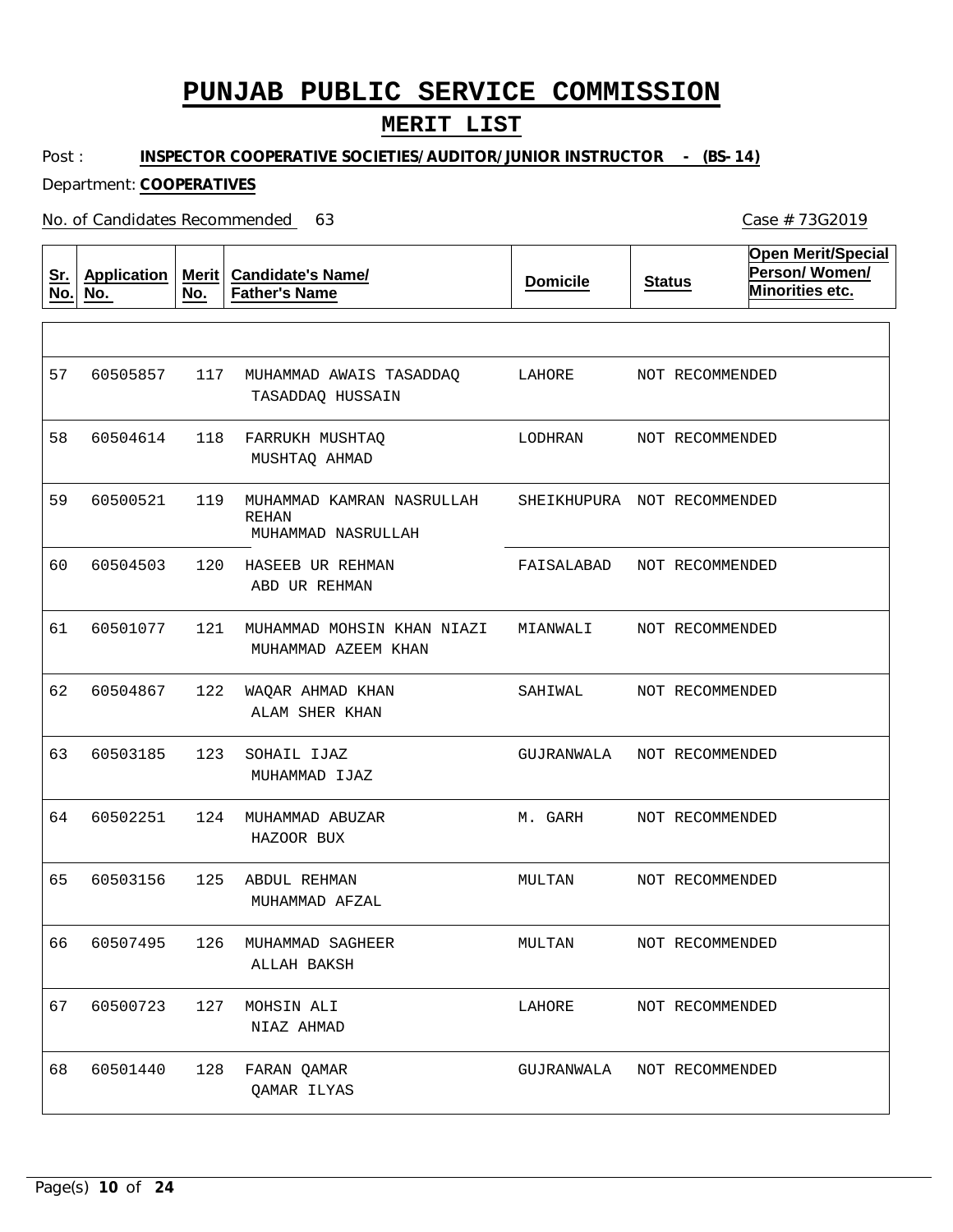### **MERIT LIST**

Post : **INSPECTOR COOPERATIVE SOCIETIES/AUDITOR/JUNIOR INSTRUCTOR - (BS-14)**

#### Department: **COOPERATIVES**

No. of Candidates Recommended

**Sr. No. Application No. Merit No. Candidate's Name/ Father's Name Domicile Status Open Merit/Special Person/ Women/ Minorities etc.** 129 KAMRAN ISHAQ 130 HUSSAN RIZWAN 131 UMAIR 132 MUHAMMAD SIDDIQUE BUTT 133 HAFIZ HAMID SALEEM 134 AMIR SOHAIL 135 ALI BAHADAR SHAH 136 MUHAMMAD MOIZ ALTAF 137 MUHAMMAD IMTIAZ 138 AHSAN AHMAD 139 140 MUHAMMAD ASHIR AJMAL WAQAR AHMAD MUHAMMAD ISHAQ ASIM RIZWAN MUHAMMAD PERVAIZ FAZAL UR REHAM BUTT MUHAMMAD SALEEM MUHAMMAD ASHRAF SYED DILSHAD HUSSAIN SHAH ALTAF HUSSAIN MUHAMMAD NAWAZ MUNIR AHMAD MUHAMMAD BASHIR MUHAMMAD AJMAL 69 70 60506547 71 72 73 74 75 76 77 78 79 80 60500161 60503089 60502286 60502187 60501976 60500798 60507369 60500855 60504324 60504190 60506209 LAHORE FAISALABAD GUJRANWALA MULTAN MULTAN LAYYAH PAKPATTAN RAWALPINDI SAHIWAL FAISALABAD SAHIWAL LODHRAN NOT RECOMMENDED NOT RECOMMENDED NOT RECOMMENDED NOT RECOMMENDED NOT RECOMMENDED NOT RECOMMENDED NOT RECOMMENDED NOT RECOMMENDED NOT RECOMMENDED NOT RECOMMENDED NOT RECOMMENDED NOT RECOMMENDED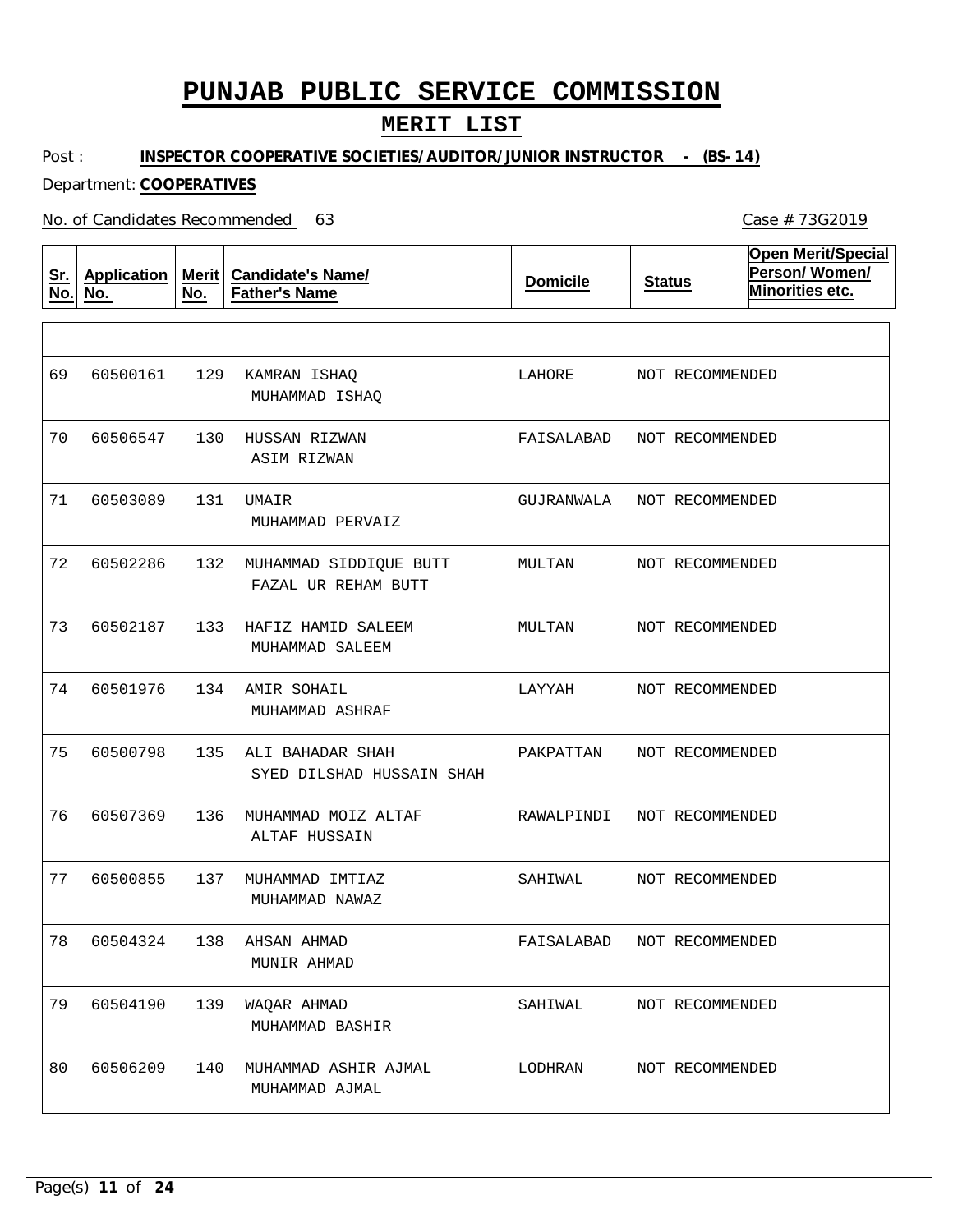### **MERIT LIST**

Post : **INSPECTOR COOPERATIVE SOCIETIES/AUDITOR/JUNIOR INSTRUCTOR - (BS-14)**

Department: **COOPERATIVES**

No. of Candidates Recommended

**Sr. No. Application No. Merit No. Candidate's Name/ Father's Name Domicile Status Open Merit/Special Person/ Women/ Minorities etc.** 141 142 MUHAMMAD KASHIF 143 MUHAMMAD AZAM 144 MUHAMMAD UZAIR HAYYAT 145 MUHAMMAD KALEEM ULLAH NISAR NAROWAL 146 MUHAMMAD WAHID 147 MUHAMMAD IRSHAD 148 149 150 AYAZ ALI CHEEMA 151 MUHAMMAD ADEEL AFTAB SHAH 152 SAJJAD ASHRAF WAQAS ALI ABDUR REHMAN HASSAM IMTIAZ AHMAD MUHAMMAD ASHRAF MUHAMMAD SIDDIQUE MUHAMMAD AMIN QAMAR UL ZAMAN MUHAMMAD NISAR AHMED MUHAMMAD ISLAM MUHAMMAD HUSSAIN SAIF ALI MUHAMMAD YAQOOB MUHAMMAD SALEEM CHEEMA MUHAMMAD AFTAB AHMAD SHAH BASHIR AHMAD 81 82 83 84 85 86 87 88 89  $9<sub>0</sub>$ 91 92 60501750 60500890 60505069 60507771 60505935 60508103 60506720 60506902 60500227 60501344 60504106 60505940 BAHAWAL NAGAR SAHIWAL BAHAWAL NAGAR T.T. SINGH LAHORE KASUR SHEIKHUPURA NOT RECOMMENDED KHANEWAL NANKANA SAHIB M. GARH BAHAWALPUR NOT RECOMMENDED NOT RECOMMENDED NOT RECOMMENDED NOT RECOMMENDED NOT RECOMMENDED NOT RECOMMENDED NOT RECOMMENDED NOT RECOMMENDED NOT RECOMMENDED NOT RECOMMENDED NOT RECOMMENDED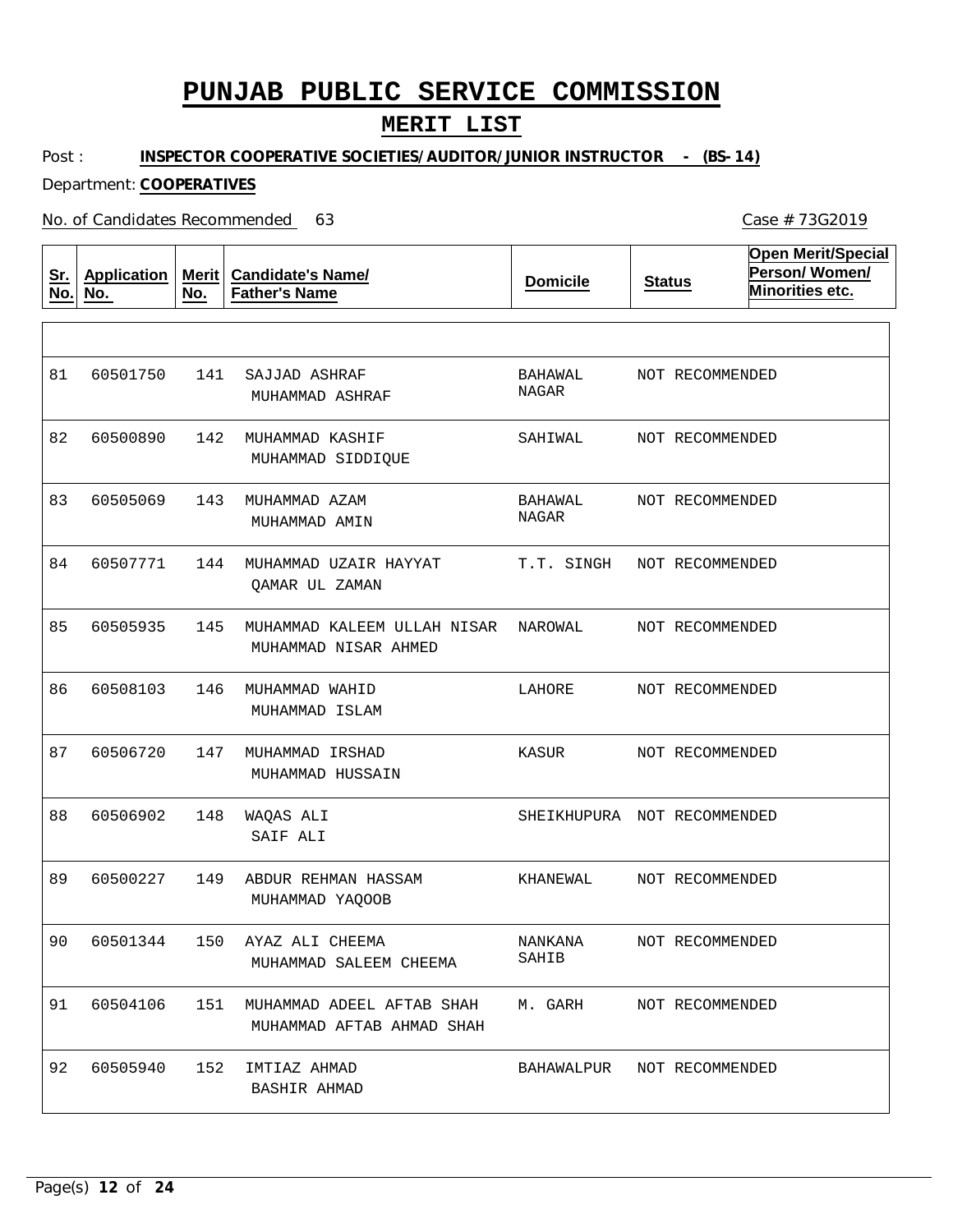### **MERIT LIST**

Post : **INSPECTOR COOPERATIVE SOCIETIES/AUDITOR/JUNIOR INSTRUCTOR - (BS-14)**

Department: **COOPERATIVES**

No. of Candidates Recommended

**Sr. No. Application No. Merit No. Candidate's Name/ Father's Name Domicile Status Open Merit/Special Person/ Women/ Minorities etc.** 153 MUHAMMAD WAQAR AHMAD 154 NASIR HUSSAIN 155 BILAL SHAHID 156 ASMAT HAYAT 157 KANWAR MUHAMMAD AYYAN 158 MUHAMMAD ASAUD ISLAM 159 IRFAN KHAN 160 MUHAMMAD IMRAN 161 ZAIN UL ABIDEEN 162 NAVEED AHMAD 163 MUHAMMAD SAJAWAL IQBAL 164 WAQAS MAQBOOL QURESHI MUHAMMAD ARSHAD REHMANI ABDUL GHAFOOR SHAHID RAFIQUE AHMED SHER SHER MUHAMMAD ISLAM UD DIN GHULAM HUSSAIN HAJI ALLAH DITTA SAEED HASAN SARFRAZ AHMAD MUHAMMAD IQBAL QURESHI MAQBOOL AHMAD 93 94 95 96 97 98 99 100 60500492 101 60506348 102 60507711 103 60506592 104 60503831 60501015 60500933 60500319 60501145 60500200 60500821 60505264 FAISALABAD LODHRAN FAISALABAD SARGODHA LAHORE FAISALABAD JHANG KHANEWAL FAISALABAD D.G. KHAN LAYYAH BAHAWALPUR NOT RECOMMENDEDNOT RECOMMENDED NOT RECOMMENDED NOT RECOMMENDED NOT RECOMMENDED NOT RECOMMENDED NOT RECOMMENDED NOT RECOMMENDED NOT RECOMMENDED NOT RECOMMENDED NOT RECOMMENDED NOT RECOMMENDED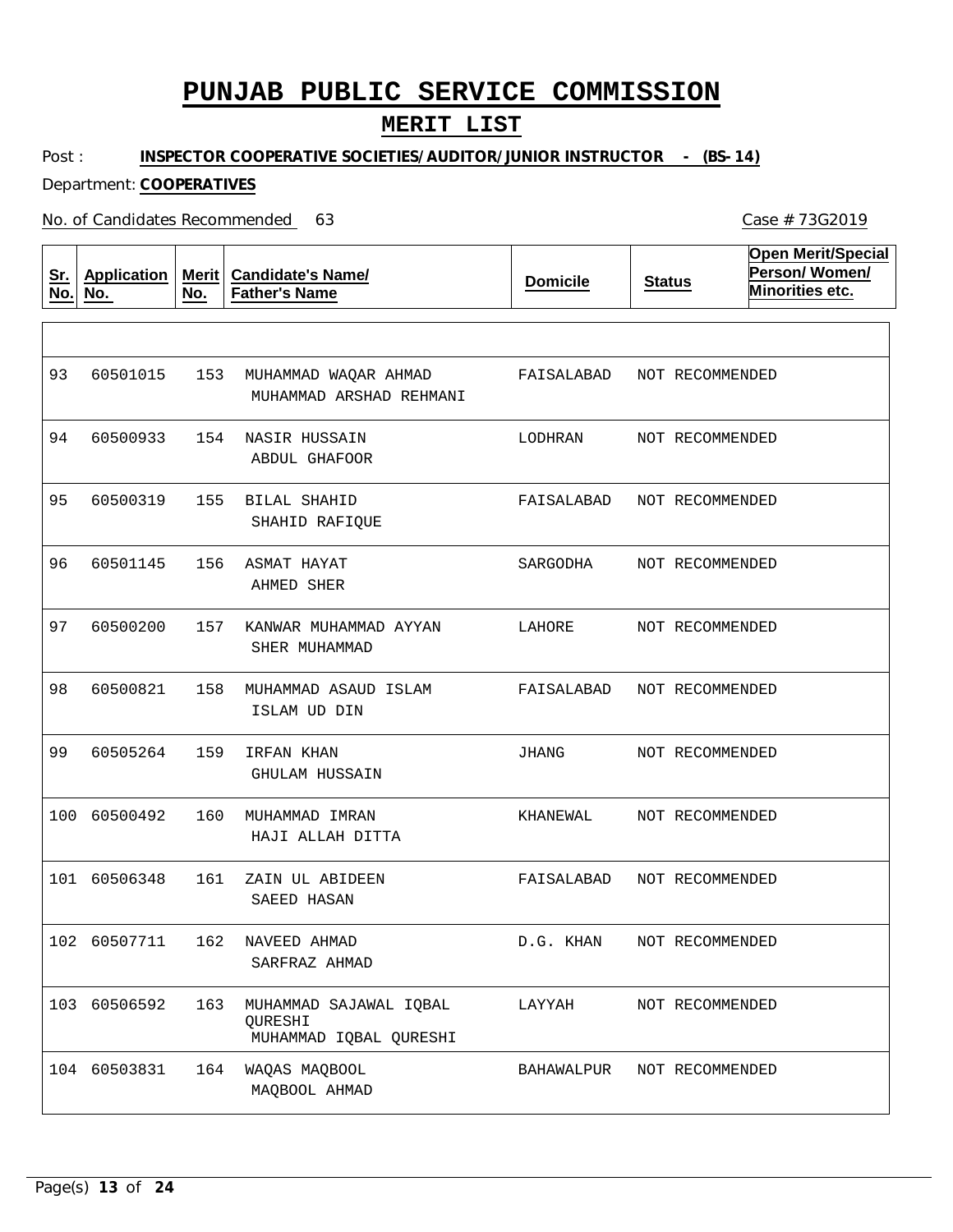### **MERIT LIST**

Post : **INSPECTOR COOPERATIVE SOCIETIES/AUDITOR/JUNIOR INSTRUCTOR - (BS-14)**

Department: **COOPERATIVES**

No. of Candidates Recommended

**Sr. No. Application No. Merit No. Candidate's Name/ Father's Name Domicile Status Open Merit/Special Person/ Women/ Minorities etc.** 165 MUHAMMAD JAVED 166 MUHAMMAD SOHAIL RAZA 167 DANISH HAYAT 168 NADIR ALI 169 ABDUL REHMAN 170 FARZAND QAMMER 171 GHAZANFAR HUSSAIN 172 MUHAMMAD UMER 173 MUSAWAR ABBAS 174 MUHAMMAD IMRAN MADNI 175 MUHAMMAD REHAN 176 MUHAMMAD YOUSAF MUHAMMAD JAHANGIR RAB NAWAZ KHAN MUHAMMAD AKRAM HAJI SHER ALI KHAN MUHAMMAD QAMMER MUREED HUSSAIN MUHAMMAD ARIF KHAN TASAWAR ABBAS AHMAD BAKHSH FIAZ AHMAD MUHAMMAD SIDDIQUE 105 60500046 106 60507095 107 60504430 108 60505528 109 60507933 110 60506342 111 60504864 112 60500119 113 60503534 114 60502417 115 60504185 116 60502958 SAHIWAL JHANG SARGODHA R.Y. KHAN PAKPATTAN T.T. SINGH RAJANPUR LAHORE JHANG MULTAN M. GARH BAHAWALPUR NOT RECOMMENDED NOT RECOMMENDED NOT RECOMMENDED NOT RECOMMENDED NOT RECOMMENDED NOT RECOMMENDED NOT RECOMMENDED NOT RECOMMENDED NOT RECOMMENDED NOT RECOMMENDED NOT RECOMMENDED NOT RECOMMENDED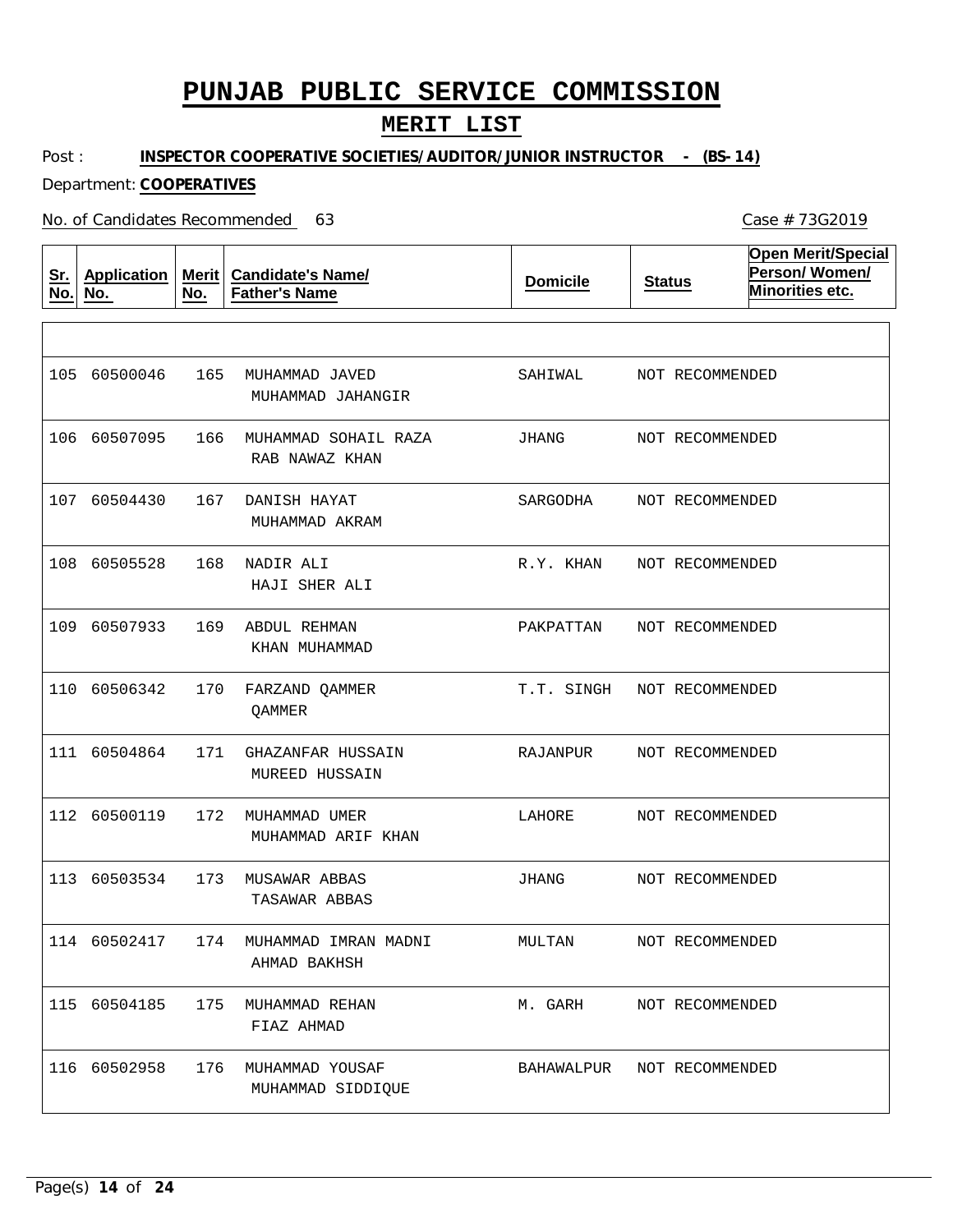### **MERIT LIST**

Post : **INSPECTOR COOPERATIVE SOCIETIES/AUDITOR/JUNIOR INSTRUCTOR - (BS-14)**

#### Department: **COOPERATIVES**

No. of Candidates Recommended

**Sr. No. Application No. Merit No. Candidate's Name/ Father's Name Domicile Status Open Merit/Special Person/ Women/ Minorities etc.** 177 SAJID HANIF 178 ABDUL MUGHEES ZARYAB 179 FIAZAN AHMAD 180 SYED ZERBAD ALI SHERAZI 181 ABAID UR REHMAN 182 ATEEQ UR REHMAN 183 HAMZA ASHRAF 185 WAQAS ALI 186 SHAHARYAR 187 SADAQAT ULLAH KHAN 188 MUHAMMAD IMRAN 127 60505000 189 IRFAN LATIF MUHAMMAD HANIF ABDUL RAHEEM FIAZ AHMAD SYED SHAFQAT ABBAS ALI SHER MUHAMMAD ALI TARIQ WAHID BAKHSH MUHAMMAD ASHRAF SADDI AHMAD ABID HUSSAIN ABBAS KHAN WAJID ALI MUHAMMAD LATIF 117 60506752 118 60504766 119 60500804 120 60502033 121 60500103 122 60500113 123 60500585 124 60501435 125 60501376 126 60500130 128 60500145 KASUR BHAKKAR T.T. SINGH FAISALABAD PAKPATTAN M. GARH CHINIOT VEHARI T.T. SINGH MIANWALI MULTAN LAHORE NOT RECOMMENDED NOT RECOMMENDED NOT RECOMMENDED NOT RECOMMENDED NOT RECOMMENDED NOT RECOMMENDED NOT RECOMMENDED NOT RECOMMENDED NOT RECOMMENDED NOT RECOMMENDED NOT RECOMMENDED NOT RECOMMENDED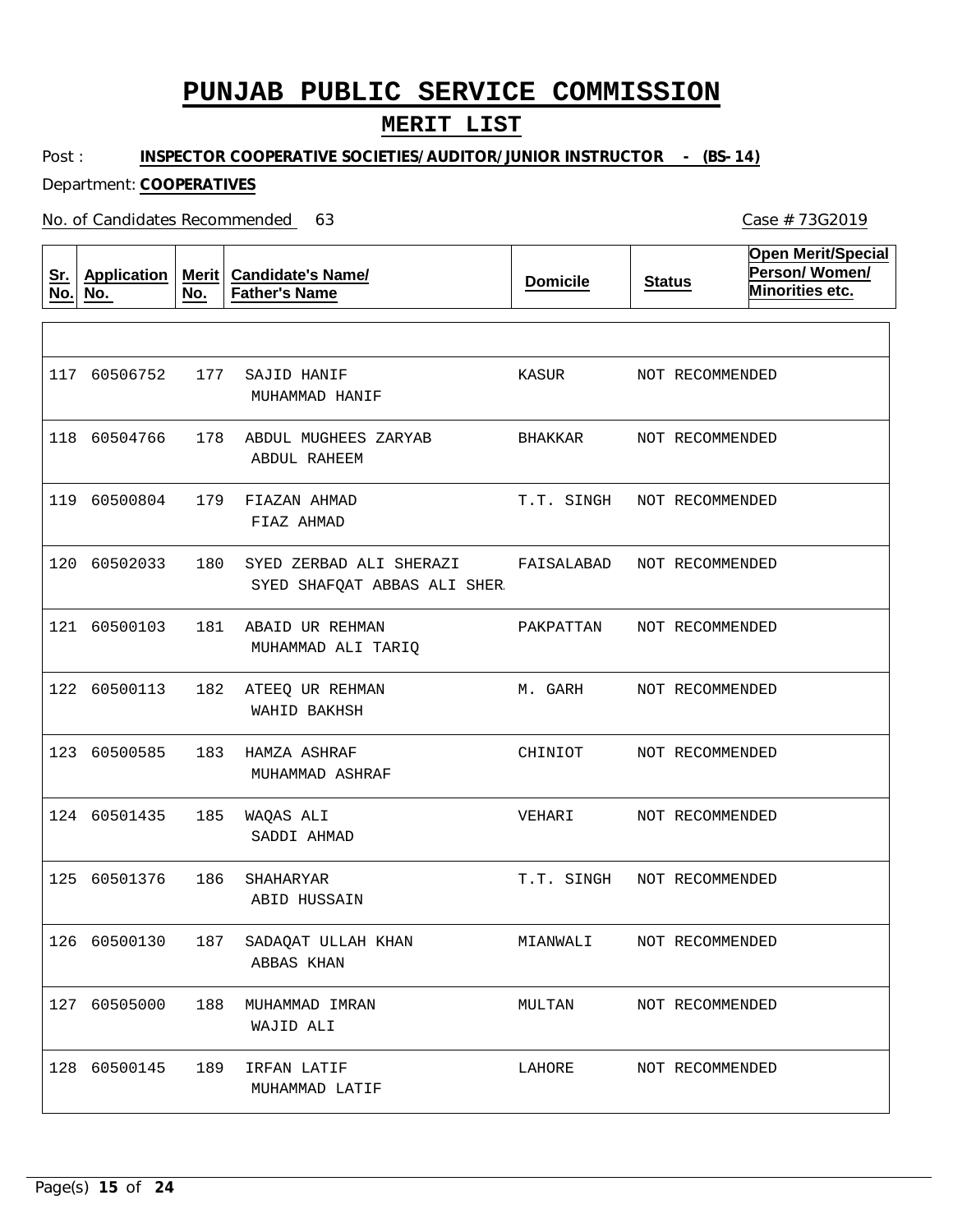### **MERIT LIST**

Post : **INSPECTOR COOPERATIVE SOCIETIES/AUDITOR/JUNIOR INSTRUCTOR - (BS-14)**

Department: **COOPERATIVES**

No. of Candidates Recommended

**Sr. No. Application No. Merit No. Candidate's Name/ Father's Name Domicile Status Open Merit/Special Person/ Women/ Minorities etc.** 190 MUHAMMAD HASSAN MUZAMMIL 191 MUHAMMAD ADNAN 192 193 194 MUHAMMAD SUFYAN 195 MUHAMMAD UMAIR KHAN 196 MUHAMMAD IRFAN 197 FAYYAZ AHMAD ANJUM 198 MUHAMMAD FAROOQ 199 KHIZAR HAYAT 200 MUHAMMAD NASEER 201 RAO ZEESHAN ABID SIKANDAR BASHIR BABAR FAHEEM IQBAL MUHAMMAD MUZAMMIL MUHAMMAD PERVAIZ BASHIR AHMAD MUHAMMAD IQBAL ABADAT ALI NAJI ULLAH MIAN ABDUL MALIK MANSAB DAR MUHAMMAD AZAM MUHAMMAD RIAZ MUHAMMAD SIDDIQUE ABID ALI 129 60500018 130 60502297 131 60500999 132 60505387 133 60508157 134 60502676 135 60504003 136 60502889 137 60507827 138 60503859 139 60500175 140 60504712 SIALKOT GUJRANWALA NOT RECOMMENDED RAJANPUR SHEIKHUPURA NOT RECOMMENDED SHEIKHUPURA NOT RECOMMENDED SHEIKHUPURA NOT RECOMMENDED LODHRAN CHINIOT LODHRAN OKARA SHEIKHUPURA NOT RECOMMENDED RAJANPUR NOT RECOMMENDED NOT RECOMMENDED NOT RECOMMENDED NOT RECOMMENDED NOT RECOMMENDED NOT RECOMMENDED NOT RECOMMENDED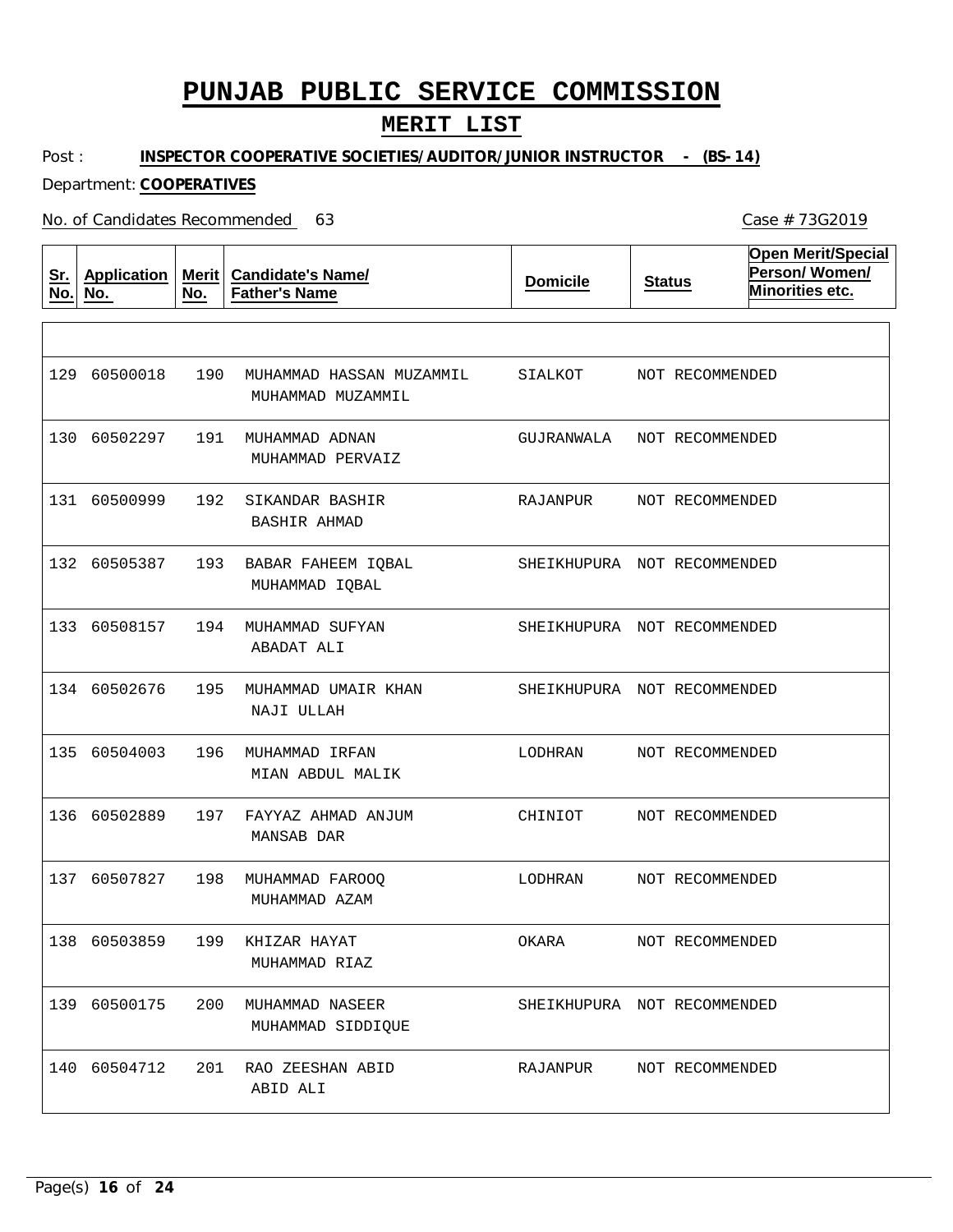### **MERIT LIST**

Post : **INSPECTOR COOPERATIVE SOCIETIES/AUDITOR/JUNIOR INSTRUCTOR - (BS-14)**

#### Department: **COOPERATIVES**

No. of Candidates Recommended

**Sr. No. Application No. Merit Candidate's Name/ No. Father's Name Domicile Status Open Merit/Special Person/ Women/ Minorities etc.** 202 USMAN ZAFAR 203 MUHAMMAD BILAL SHAHZAD 204 205 MUHAMMAD ASIF 206 MUHAMMAD HASEEB 207 ABDUL REHMAN 208 AAMIR KHIYAM 209 USMAN ALI 211 MUHAMMAD ASGHAR ALI 212 MUHAMMAD SOHAIL KHAN 213 ZAHID ARFAN 151 60502512 214 UMAR FAROOQ SHIRAZ HADER ZAFAR ULLAH MUHAMMAD ISHAQ RAI ABDUL QAYYUM KHAN MUHAMMAD SHAFIQ HAFEEZ ULLAH KHAIR UL DIN NOSHER AHMAD MUHAMMAD AMIN AMEER HUSSAIN MUHAMMAD HAYAT KHAN NAIZI MUHAMMAD YASEEN LIAQAT ALI 141 60502476 142 60506816 143 60500645 144 60500025 145 60506925 146 60506540 147 60500118 148 60500265 149 60505125 150 60503904 152 60503647 FAISALABAD NOT RECOMMENDED VEHARI FAISALABAD OKARA T.T. SINGH NOT RECOMMENDED LAHORE SAHIWAL LAHORE D.G. KHAN BHAKKAR T.T. SINGH NOT RECOMMENDED KHANEWAL NOT RECOMMENDED NOT RECOMMENDED NOT RECOMMENDED NOT RECOMMENDED NOT RECOMMENDED NOT RECOMMENDED NOT RECOMMENDED NOT RECOMMENDED NOT RECOMMENDED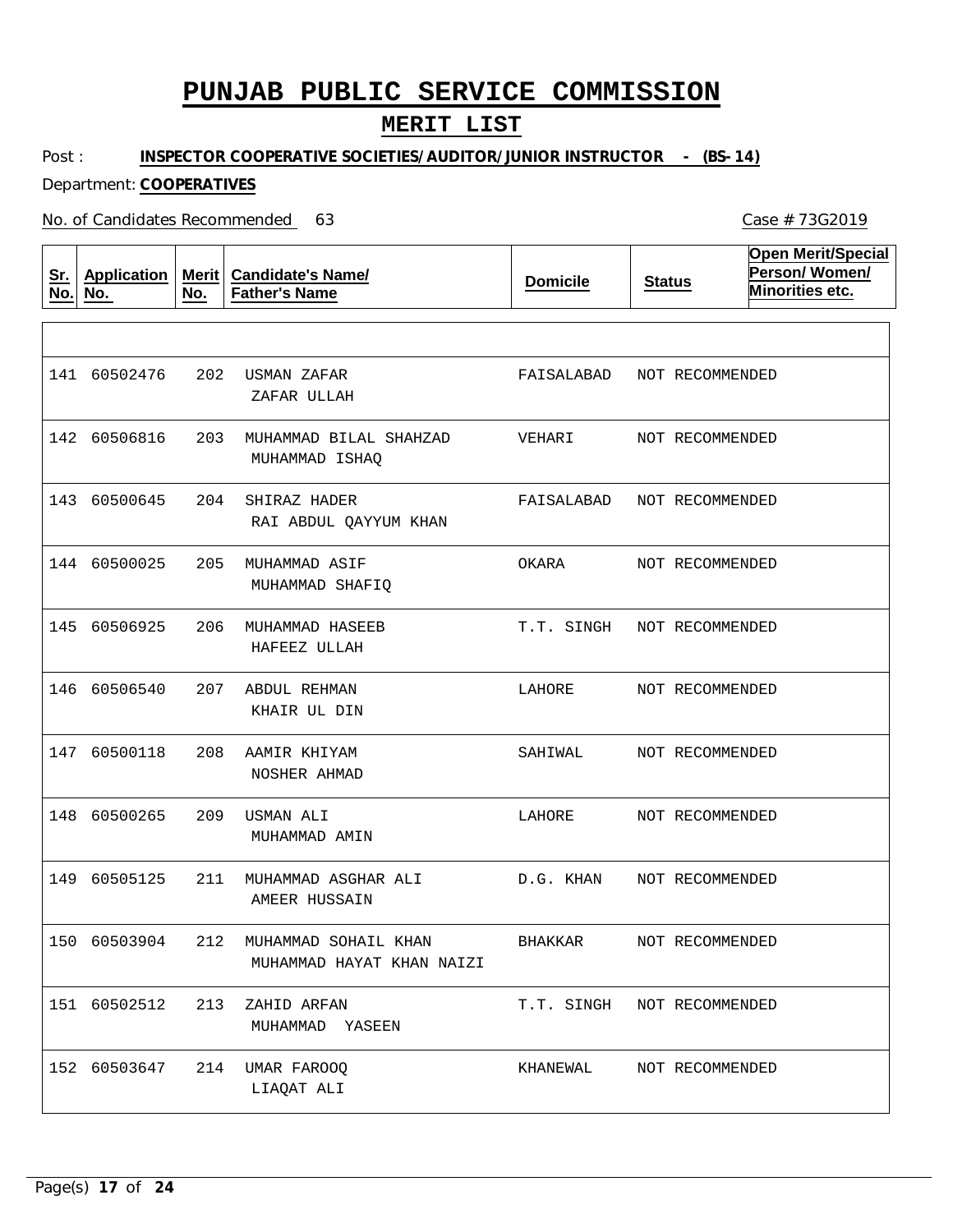### **MERIT LIST**

Post : **INSPECTOR COOPERATIVE SOCIETIES/AUDITOR/JUNIOR INSTRUCTOR - (BS-14)**

Department: **COOPERATIVES**

No. of Candidates Recommended

**Sr. No. Application No. Merit No. Candidate's Name/ Father's Name Domicile Status Open Merit/Special Person/ Women/ Minorities etc.** 215 SALMAN JAVED 217 MUHAMMAD WASEEM ABBAS 218 ASIF ALLAH DITTA 219 220 IRFAN AKHTAR 221 MUHAMMAD WAQAS 222 MUHAMMAD ISMAIL 223 SYED ZESHAN SHABBIR 224 MAZHAR MURAD 225 WASIM AKRAM 226 SYED ADIL MUJTUBA 227 SAJID HAMEED SHAN REHMAT MUHAMMAD JAVED FATEH MUHAMMAD ALLAH DITTA REHMAT MASIH AKHTAR HUSSAIN MUHAMMAD YOUNIS RAHIM BAKHSH SYED SHABBIR AHMAD SHAKIR WAZEER URF MURAD ABDUL GHAFOOR SYED GHULAM MUHAMMAD SHAH HAMEED MASIH 153 60502975 154 60505188 155 60500010 156 60500677 157 60502404 158 60500570 159 60506564 160 60500230 161 60500547 162 60500002 163 60504657 164 60504316 RAWALPINDI MULTAN HAFIZABAD LAHORE LAYYAH LAHORE D.G. KHAN FAISALABAD SAHIWAL KASUR D.G. KHAN ATTOCK NOT RECOMMENDED NOT RECOMMENDED NOT RECOMMENDED NOT RECOMMENDED NOT RECOMMENDED NOT RECOMMENDED NOT RECOMMENDED NOT RECOMMENDED NOT RECOMMENDED NOT RECOMMENDED NOT RECOMMENDED NOT RECOMMENDED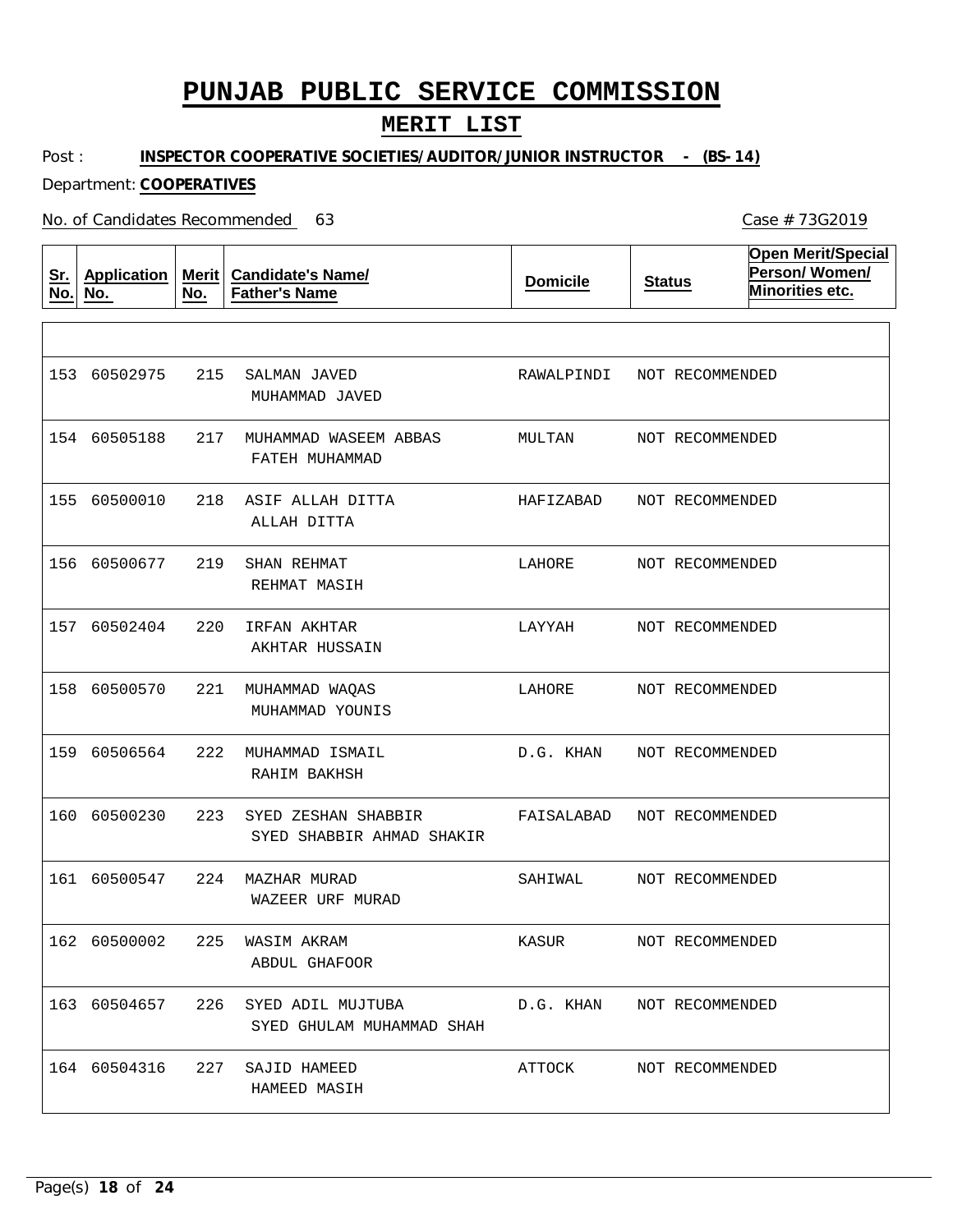### **MERIT LIST**

Post : **INSPECTOR COOPERATIVE SOCIETIES/AUDITOR/JUNIOR INSTRUCTOR - (BS-14)**

Department: **COOPERATIVES**

No. of Candidates Recommended

**Sr. No. Application No. Merit No. Candidate's Name/ Father's Name Domicile Status Open Merit/Special Person/ Women/ Minorities etc.** 228 HASSAN ALI MEHBOOB 229 ASIM MUSHTAQ 230 MUHAMMAD NAEEM BOOTA 231 MUJAHID IQBAL 232 233 234 MUHAMMAD JAMEEL QASIM 235 ABDULLAH RAO 236 MUHAMMAD ASAD AMJAD 237 ZAHID RIAZ 238 MUHAMMAD NAZIK NAZEER 239 FARHAT ABBAS ZOHAIB SAJJAD HUSSAIN SINDHU MEHBOOB HUSSAIN MUSHTAQ AHMED MUHAMMAD BASHIR AZIZ MUHAMMAD IQBAL ARSHAD HUSSAIN MUHAMMAD ASHRAF MUHAMMAD QASIM RAO MUHAMMAD FAYYAZ MUHAMMAD AMJAD RIAZ HUSSAIN NAZEER AHMAD MUHAMMAD KHAN 165 60506658 166 60507864 167 60504239 168 60501054 169 60501772 170 60501438 171 60504074 172 60506690 173 60504644 174 60504145 175 60500831 176 60501992 GUJRANWALA NOT RECOMMENDED MULTAN T.T. SINGH JHANG M.B.DIN LAHORE LAYYAH D.G. KHAN FAISALABAD M. GARH RAJANPUR SARGODHA NOT RECOMMENDED NOT RECOMMENDED NOT RECOMMENDED NOT RECOMMENDED NOT RECOMMENDED NOT RECOMMENDED NOT RECOMMENDED NOT RECOMMENDED NOT RECOMMENDED NOT RECOMMENDED NOT RECOMMENDED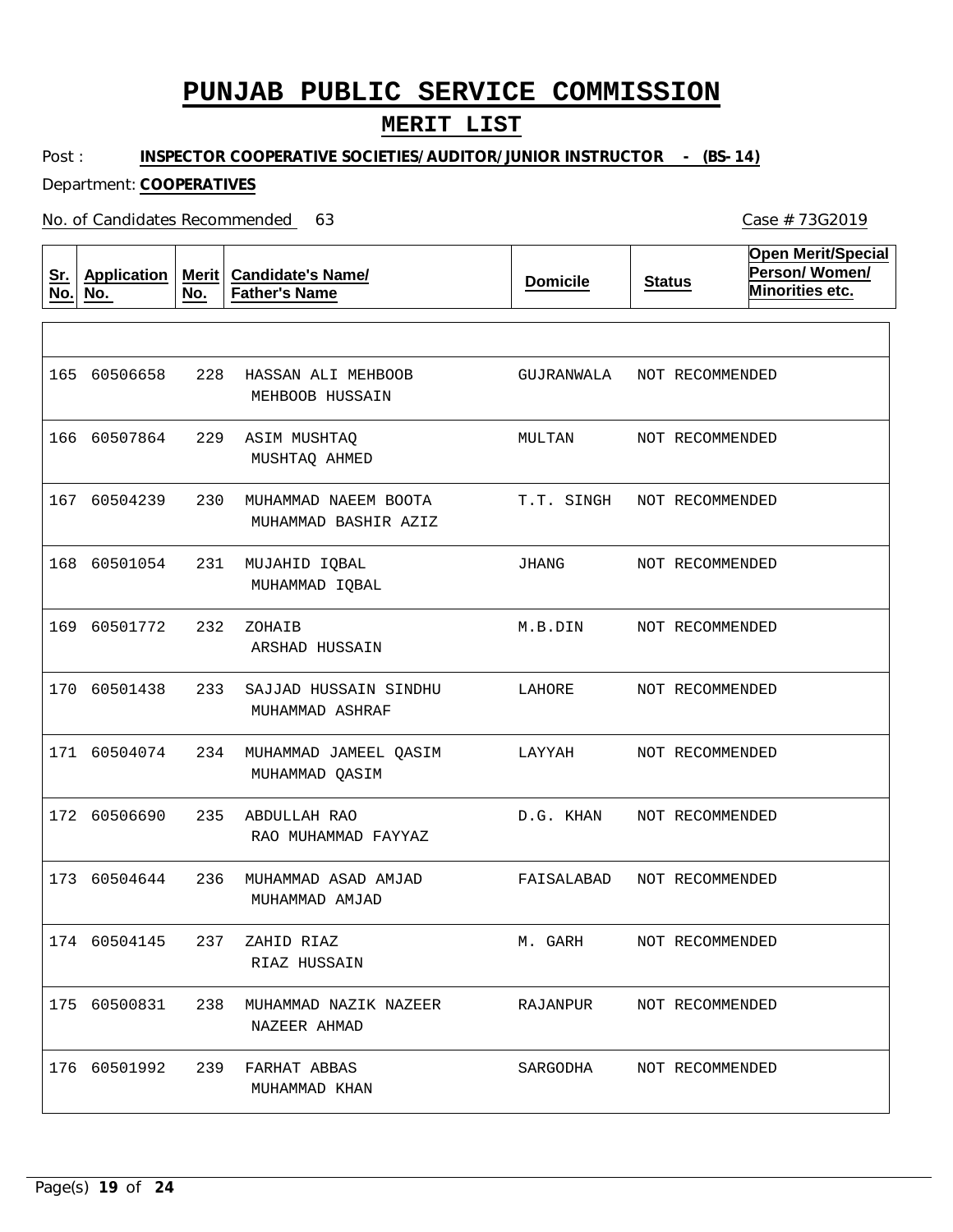### **MERIT LIST**

Post : **INSPECTOR COOPERATIVE SOCIETIES/AUDITOR/JUNIOR INSTRUCTOR - (BS-14)**

Department: **COOPERATIVES**

No. of Candidates Recommended

**Sr. No. Application No. Merit No. Candidate's Name/ Father's Name Domicile Status Open Merit/Special Person/ Women/ Minorities etc.** 240 MASAB BIN TARIQ 241 MUHAMMAD NADEEM 242 KASHIF ALI 243 ABDULLAH AKHTAR 244 MOHSIN RAZA 245 TAYYAB ARSHAD 246 NAEEM ABBAS 247 AAMIR SHAFFI 248 ALI HASSAN 249 WAHEED HABIB 250 MUHAMMAD YOUSAF 251 MUHAMMAD USMAN ANWAR MUHAMMAD TARIQ NADEEM MUHAMMAD RAFIQ MUHAMMAD ASLAM RANA NADEEM AKHTAR MUHAMMAD SARFRAZ MUHAMMAD ARSHAD FALIK SHER NABI BUKSH MUNIR AHMAD HABIB ULLAH IMAM BUKHSH MUHAMMAD ANWAR 177 60507188 178 60503600 179 60502886 180 60503841 181 60500244 182 60502949 183 60504675 184 60504255 185 60505924 186 60504169 187 60507283 188 60502951 RAJANPUR T.T. SINGH PAKPATTAN RAJANPUR SIALKOT KASUR KHANEWAL JHANG M. GARH KASUR D.G. KHAN LAHORE NOT RECOMMENDED NOT RECOMMENDED NOT RECOMMENDED NOT RECOMMENDED NOT RECOMMENDED NOT RECOMMENDED NOT RECOMMENDED NOT RECOMMENDED NOT RECOMMENDED NOT RECOMMENDED NOT RECOMMENDED NOT RECOMMENDED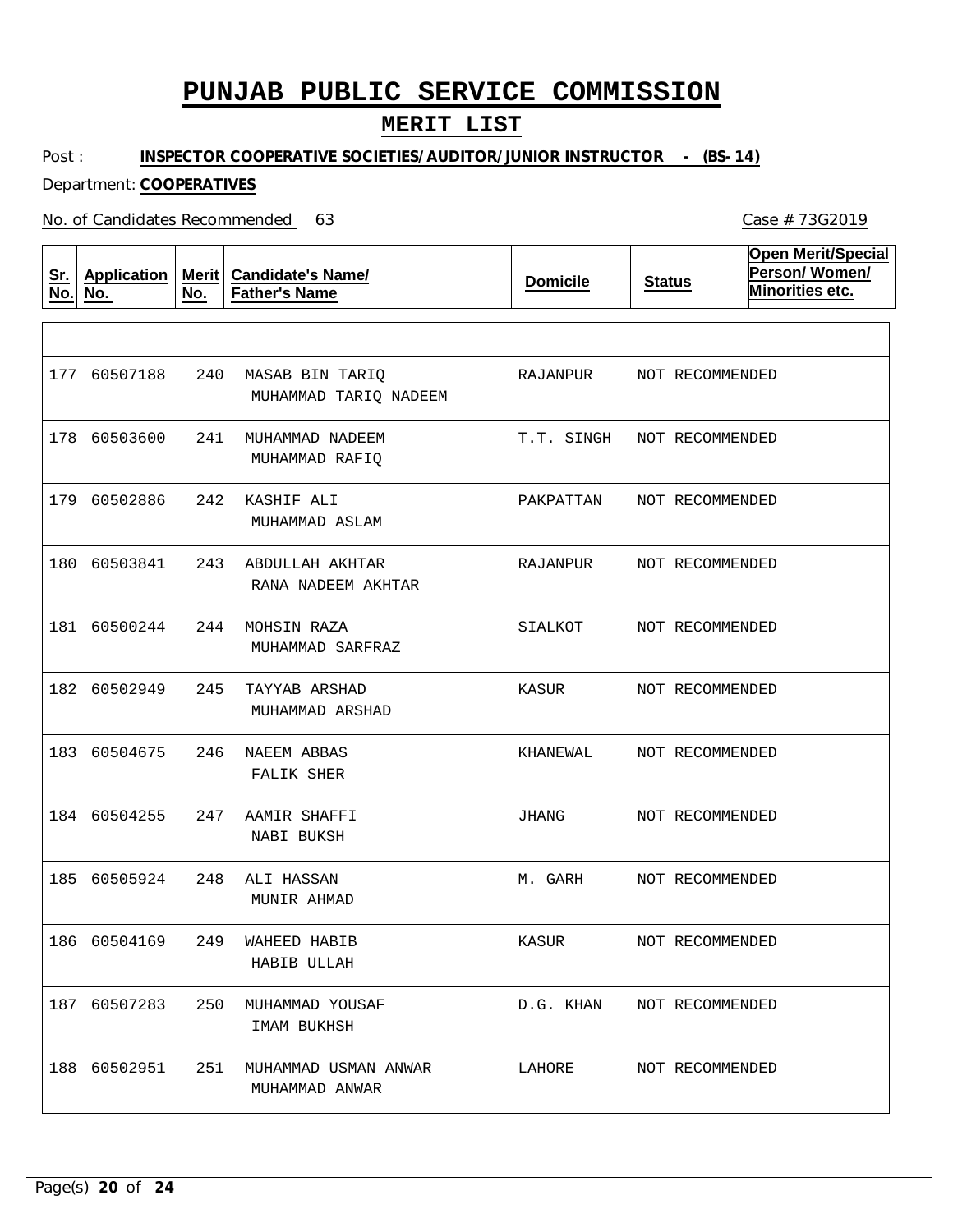### **MERIT LIST**

Post : **INSPECTOR COOPERATIVE SOCIETIES/AUDITOR/JUNIOR INSTRUCTOR - (BS-14)**

Department: **COOPERATIVES**

No. of Candidates Recommended

**Sr. No. Application No. Merit No. Candidate's Name/ Father's Name Domicile Status Open Merit/Special Person/ Women/ Minorities etc.** 252 MANZOOR HUSSAIN 253 GHULAM YASEEN 254 TARIQ ALI KHOSA 255 256 HAFIZ MUHAMMAD ABDULLAH 257 HAFIZ FAISAL HAMMAD 258 M RIZWAN 259 RIZWAN ALLAH DAD 260 TARIQ SALEEM 261 AHTASHAM UL HASSAN 262 FAHAD ZAIN 263 MUHAMMAD ARSALAN JAVED IQBAL NOOR AHMAD MUHAMMAD RAMZAN SARDAR ELLAHI BAKHSH KHOSA ZULIFQAR ALI RAHMAT ULLAH MUHAMMAD HUSSAIN M AMEEN ALLAH DAD ABDUL WAHID MUHAMMAD ZAFARULLAH KHAN MIAN ABDUL SATTAR IMTIAZ AHMAD 189 60500660 190 60505181 191 60507177 192 60500444 193 60507000 194 60507872 195 60501319 196 60500672 197 60506970 198 60503069 199 60502045 200 60506552 NANKANA SAHIB D.G. KHAN D.G. KHAN OKARA D.G. KHAN NAROWAL LAHORE SARGODHA FAISALABAD GUJRANWALA D.G. KHAN PAKPATTAN NOT RECOMMENDED NOT RECOMMENDED NOT RECOMMENDED NOT RECOMMENDED NOT RECOMMENDED NOT RECOMMENDED NOT RECOMMENDED NOT RECOMMENDED NOT RECOMMENDED NOT RECOMMENDED NOT RECOMMENDED NOT RECOMMENDED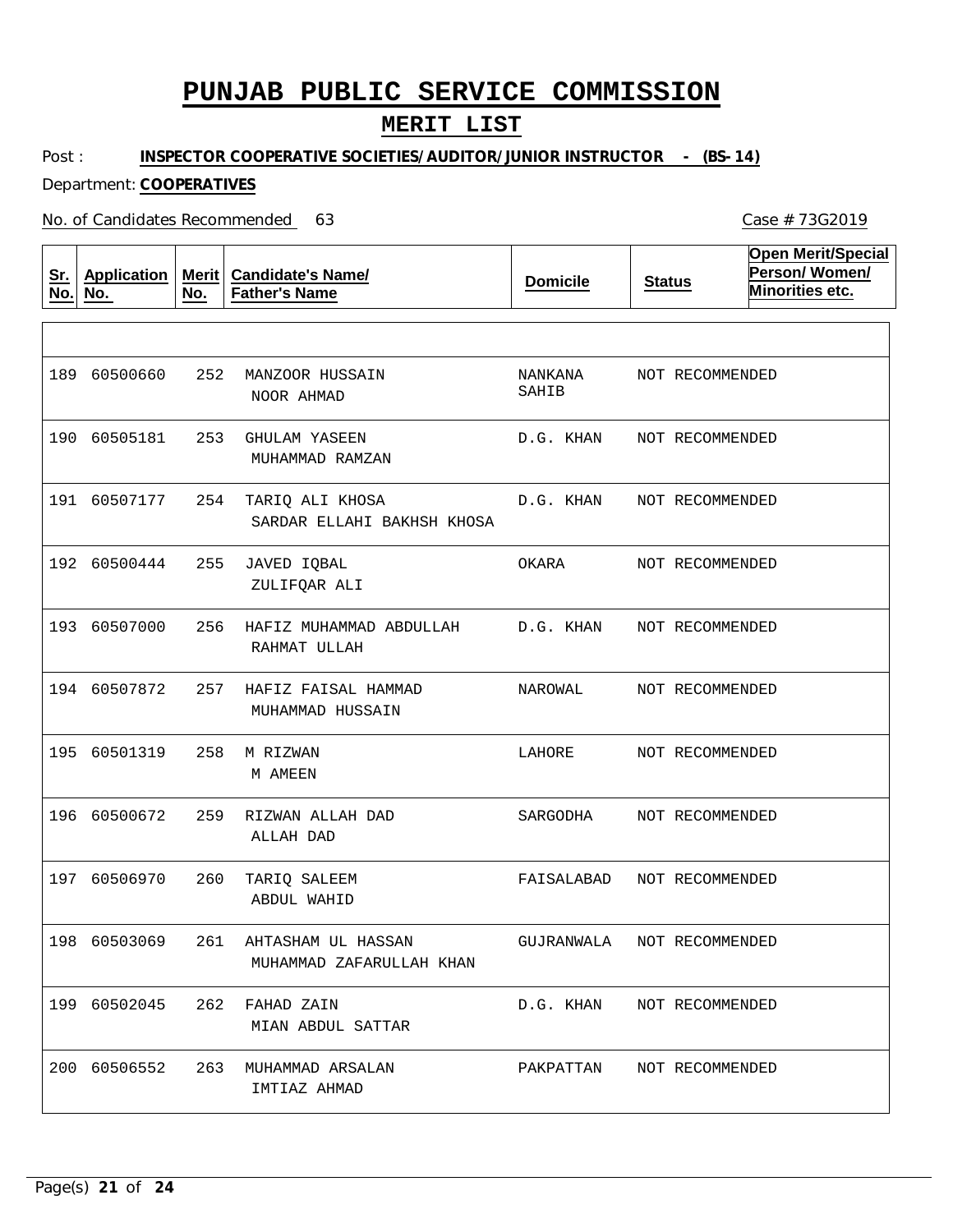### **MERIT LIST**

Post : **INSPECTOR COOPERATIVE SOCIETIES/AUDITOR/JUNIOR INSTRUCTOR - (BS-14)**

#### Department: **COOPERATIVES**

No. of Candidates Recommended

**Sr. No. Application No. Merit No. Candidate's Name/ Father's Name Domicile Status Open Merit/Special Person/ Women/ Minorities etc.** 264 265 KHIZAR HAYAT 266 HAKEEM ULLAH 267 ATLAS ROMEEL 268 MUHAMMAD SALEEM 269 MUHAMMAD IQBAL 270 NADEEM SADIQ 271 272 NAVEED IQBAL 273 TANVEER MUSIH 274 WAHAB MASIH 275 ABAID AZEEM MASIH ZEESHAN ZARIF ZAAFAR TAYMOOR MUHAMMAD ZARIF JAM FAIZ ALI FAIZ MUHAMMAD AHMAD KHAN RAFAQAT ALI MUHAMMAD RAMZAN MUHAMMAD SADIQ AURENGZEB IQBAL MASSHI MUNIR MUSIH RAFIQ MASIH AFZAL MASIH 201 60506057 202 60504987 203 60500500 204 60501433 205 60505810 206 60504624 207 60506897 208 60500285 209 60504460 210 60506510 211 60506609 212 60503320 SIALKOT M. GARH RAJANPUR CHINIOT MULTAN LAHORE MULTAN M.B.DIN FAISALABAD GUJRANWALA FAISALABAD NOT RECOMMENDED FAISALABAD NOT RECOMMENDED NOT RECOMMENDED NOT RECOMMENDED NOT RECOMMENDED NOT RECOMMENDED NOT RECOMMENDED NOT RECOMMENDED NOT RECOMMENDED NOT RECOMMENDED NOT RECOMMENDED NOT RECOMMENDED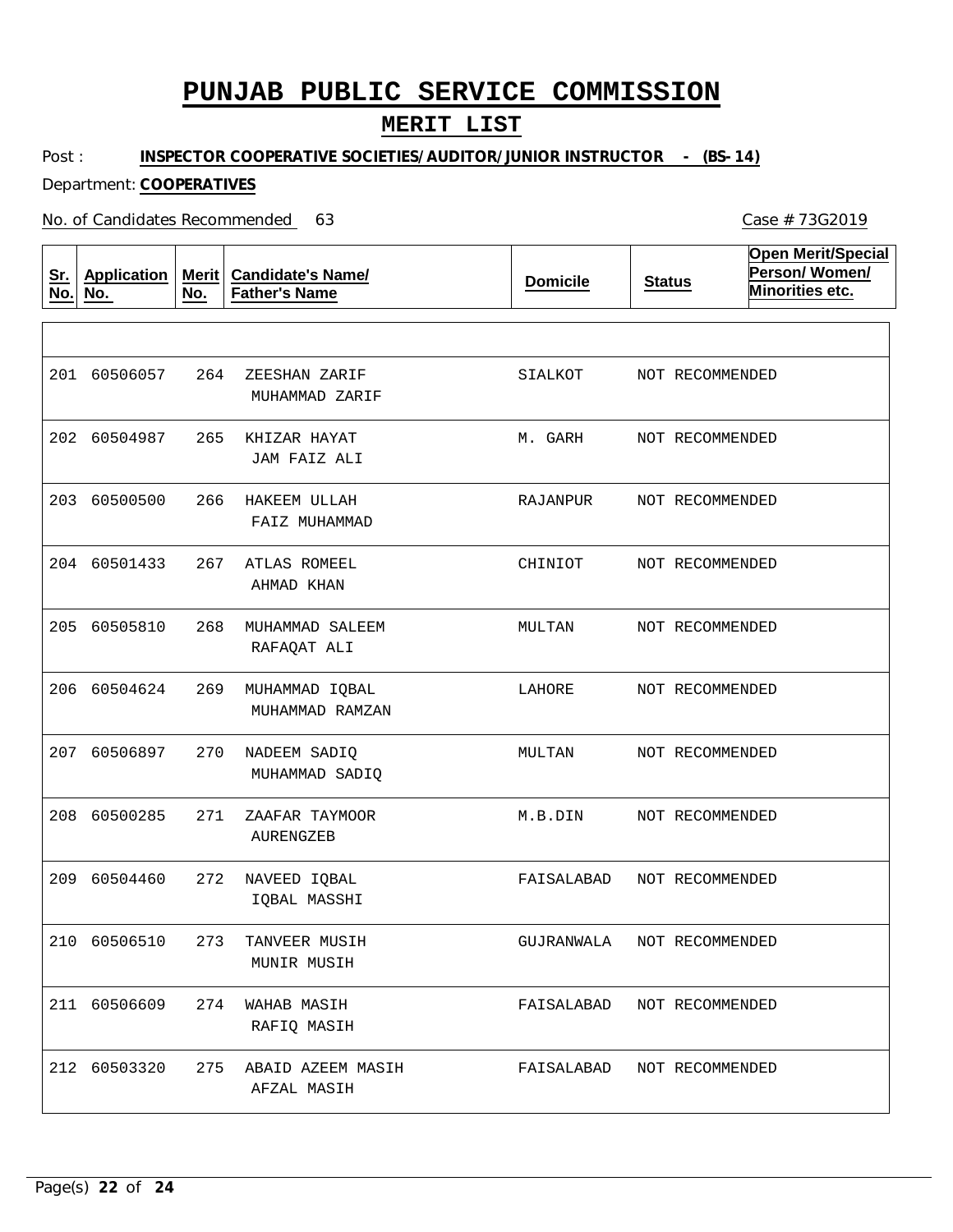## **MERIT LIST**

Post : **INSPECTOR COOPERATIVE SOCIETIES/AUDITOR/JUNIOR INSTRUCTOR - (BS-14)**

Department: **COOPERATIVES**

No. of Candidates Recommended

| <u>Sr.</u><br>No. | Application<br>No. | <b>Merit</b><br>No. | <b>Candidate's Name/</b><br><b>Father's Name</b> | <b>Domicile</b> | <b>Status</b>   | <b>Open Merit/Special</b><br>Person/Women/<br><b>Minorities etc.</b> |
|-------------------|--------------------|---------------------|--------------------------------------------------|-----------------|-----------------|----------------------------------------------------------------------|
| 213               | 60506220           | 276                 | AZIM ADEEL<br>HANIF MASIH                        | KASUR           | NOT RECOMMENDED |                                                                      |
| 214               | 60504260           | 277                 | MUHAMMAD ARSALAN<br>MUHAMMAD ASLAM               | HAFIZABAD       | NOT RECOMMENDED |                                                                      |

| Following Candidate(s) Could Not Qualify the Interview |          |                                          |                  |      |  |  |
|--------------------------------------------------------|----------|------------------------------------------|------------------|------|--|--|
| 1                                                      | 60501323 | UMER FAROOQ<br>MUHAMMAD ANWAR            | SIALKOT          | FAIL |  |  |
| 2                                                      | 60500351 | MUAHMAMD AWAIS SHARIF<br>MUHAMMAD SHARIF | T.T. SINGH       | FAIL |  |  |
| 3                                                      | 60501675 | MUHAMMAD ARIF<br>ABDUL SHAKOOR           | RAJANPUR         | FAIL |  |  |
| 4                                                      | 60500383 | MUHAMMAD SHUBAN<br>MAQSOOD AHMAD         | SHEIKHUPURA FAIL |      |  |  |
| 5                                                      | 60506198 | UMAIR HASSAN<br>HAJI MUHAMMAD AKBAR      | KHANEWAL         | FAIL |  |  |
| 6                                                      | 60505163 | ALLAH BACHAYA<br>ATTA MUHAMMAD           | M. GARH          | FAIL |  |  |
| 7                                                      | 60506689 | MUHAMMAD BILAL<br>MUHAMMAD ZARRAR        | MULTAN           | FAIL |  |  |
| 8                                                      | 60505712 | FERHAN ARIF<br>MUHAMMAD ARIF KHAN        | MULTAN           | FAIL |  |  |
| 9                                                      | 60503004 | RAHEEL SAFDAR GILL<br>SAFDAR MASIH GILL  | SAHIWAL          | FAIL |  |  |